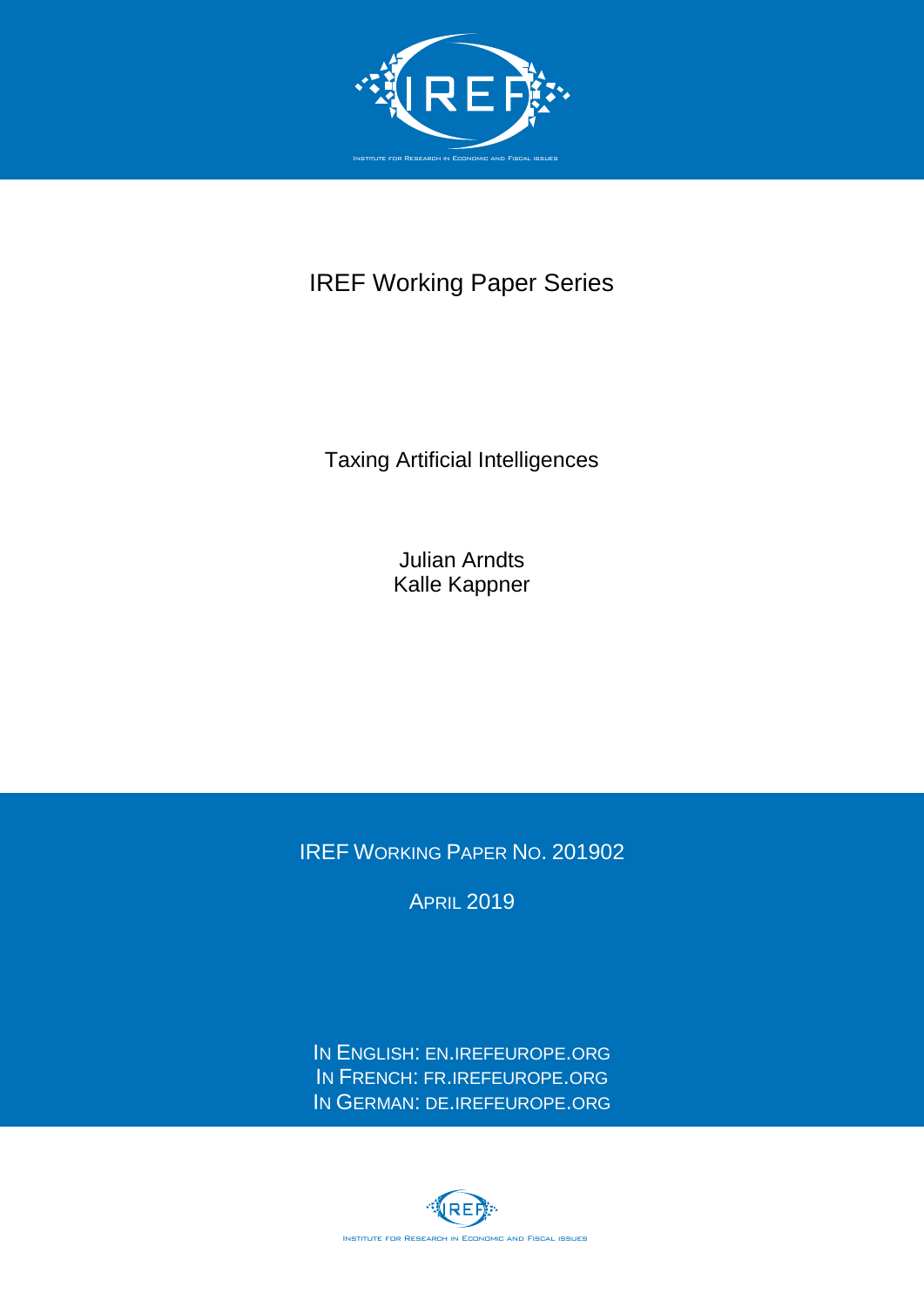# Taxing Artificial Intelligences –DRAFT– IREF workshop Aix

Julian Arndts<sup>∗</sup>& Kalle Kappner†

2019

### 1 Introduction

The Fourth Industrial Revolution is well underway, and there is no doubt that artificial intelligences (AI) will profoundly transform the economy over the next decades. While the impact on the labor market is subject to lively discussions, the problem of how to adapt taxation to the new wave of automatization has received less attention. We provide a guideline to policy makers aiming at efficient and just taxation, thus minimizing distortions associated with taxes, while distributing the tax burden according to justifiable principles. Our main conclusion is that the advent of AI provides strong reasons to increase the share of consumption-based taxes relative to output-based taxes (such as income taxes), as symmetry arguments give rise a trilemma concerning the efficient and just taxation of humans and intelligent machines alike.

We begin by summing up current views on the impact of automatization on employment, wages, tax revenues and the distribution of the associated tax burden. Occasional calls for a "robot tax" notwithstanding, there is no consensus among economists and policy makers on whether, and how to

<sup>&</sup>lt;sup>\*</sup>BiTS – Business and Information Technology School; Kairós; IREF – Institute for Research in Economic and Fiscal Issues

<sup>&</sup>lt;sup>†</sup>Humboldt-Universität zu Berlin; Kairós; IREF – Institute for Research in Economic and Fiscal Issues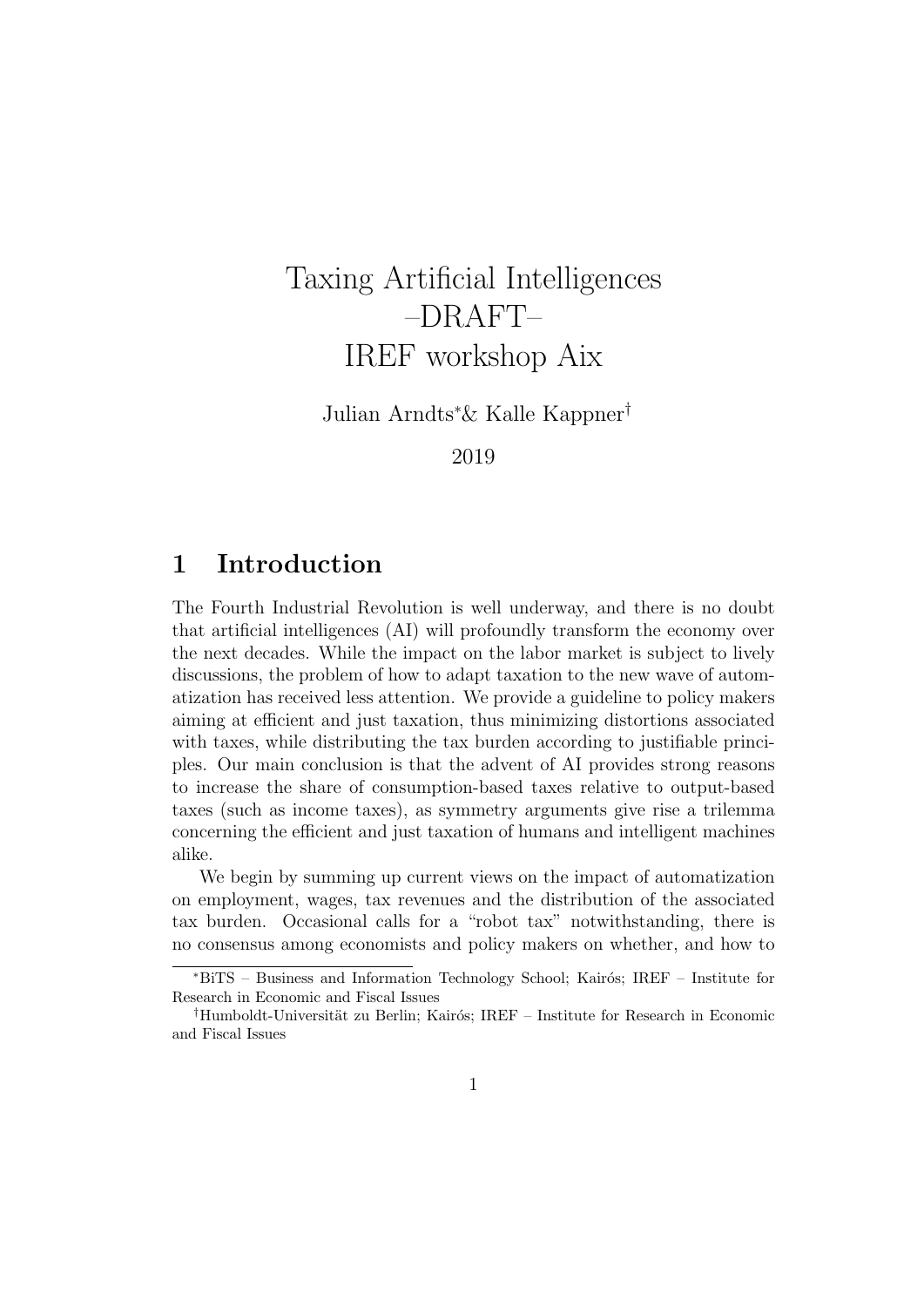specifically tax AI. Some commentators argue that AI will eventually replace most human labor and erode the associated tax base, thus making new taxes on AI indispensable. Other commentators claim that the Fourth Industrial Revolution is no different from earlier waves of automatization, hence AI will largely complement, rather than substitute, human labor, rendering "robot taxes" in addition to conventional capital gains taxes not only unnecessary, but harmful.

We argue that both dominant views are incomplete, suggesting a third view. Our view differs from the first view in that we argue the output generated by AI should be taxed at close-to-zero rates. It differs from the second view in that we argue that output produced by humans should not be taxed at a higher rate than AI's output and that the advent of AI will progressively put traditional output-based tax systems under stress. Our view is informed by empirical evidence and the theoretical literature on optimal taxation. Furthermore, we draw on insights from the philosophy of artificial intelligence to investigate as to whether or not machines can be equipped with truly general intelligence and consciousness. We derive our view from three widely shared core principles of just and efficient taxation, showing that they form a trilemma which cannot be dissolved while adhering to output-based taxation.

First, by reviewing the theoretical, empirical and normative literature on input factor taxation, we conclude that the optimal capital gains tax rate is close to zero under a reasonable set of assumptions. Furthermore, we argue that AI constitutes an extension of conventional, non-intelligent machines. Thus, they are part of the capital stock and their products subject to conventional capital gains taxation. Policy makers interested in minimizing tax-induced distortions and justifiable tax systems should therefore prefer close-to-zero taxes on AI.

Second, we compare humans and artificial intelligences with regard to consciousness, utility, dignity, natural rights, libertarian free will and investigate the consequences of this comparison for the taxation of human output and AI output. We find that human output should not be taxed higher than AI output.

Third, there is the widely shared objective that in a just society the income (as a proxy of output) of humans should be taxed, in order to redistribute from high-income humans to low-income humans, even at the expense of deadweight loss. This intuition is based on the assumption that a representative agent facing a risk-return tradeoff behind the Rawlsian veil of ignorance probably would not be entirely risk neutral but to some extent risk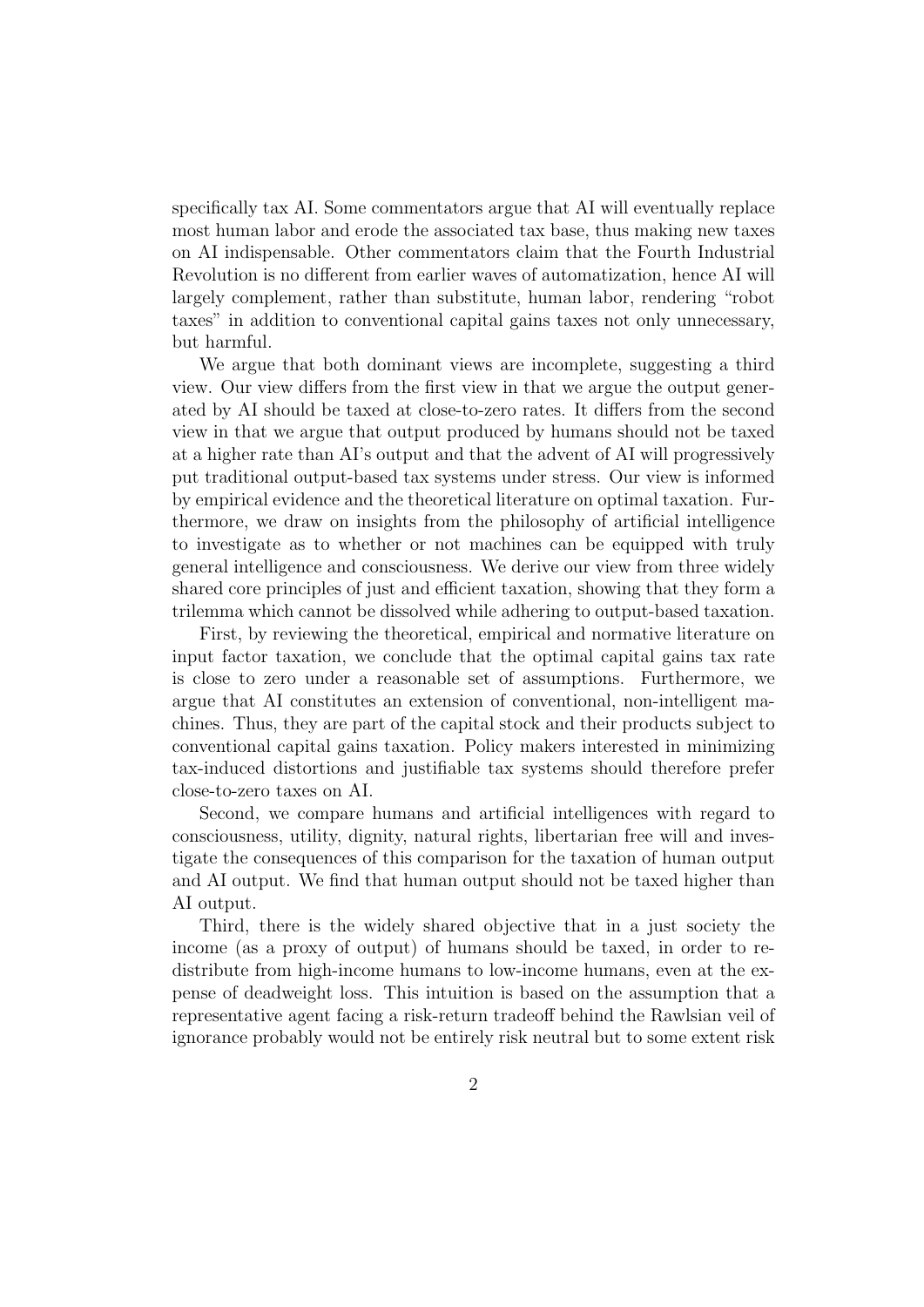averse and hence sacrifice a little bit of return so as to reduce risk. The representative agent would thus choose rules of income taxation that decrease the variance of the income distribution, putting up with a lower average income.

We thus identify a basic trilemma, where only two out of three desirable goals can be jointly pursued: AI's output should not be taxed; the output of humans and AI should be taxed in a symmetric way; human output should be taxed. We argue that this trilemma can be dissolved by shifting the tax base from factor incomes to consumption. Consumption taxes are less sensitive to shifting factor income proportions and have other desirable properties: they are less distortive and hence more efficient than income taxes. They conform to the requirements of a just tax system. Furthermore, they are flexible in practical implementation.<sup>1</sup>

## 2 The Impact of the AI Revolution: Will This Time Be Different?

The last decade saw growing interest in assessing the impact of artificial intelligences (AI) on labor markets, public finances and the distribution of the tax burden. Public and professional concerns are well illustrated by the large number of projections and impact studies such as McKinsey Global Institute [2017a], McKinsey Global Institute [2017b] and World Economic Forum [2016].<sup>2</sup>

Economists have also addressed the issue using theoretical models and projections based on past waves of automatization. An extreme, yet not uncommon view is that "this time is no different", i.e. the AI revolution will not differ from past waves of automatization and thus will not have a negative long-run impact on employment and labor income, thus not constituting a reason to redesign tax systems. Other research, however, stresses that AI entails unique properties such as its capability for autonomous selfimprovement that have the potential to undermine human efforts to catch-up by learning other not-yet-automated skills and could thus have radically dif-

<sup>&</sup>lt;sup>1</sup>In a future version of this paper, we will close by laying out some other implications of a consumption-based tax system in the context of an economy dominated by artificial intelligence. Most importantly, policy makers can influence how AI and their associated returns are distributed.

<sup>2</sup>However, discussion of the potential impact of AI on labor markets and taxation already featured in previous decades, see for instance Nilsson [1984]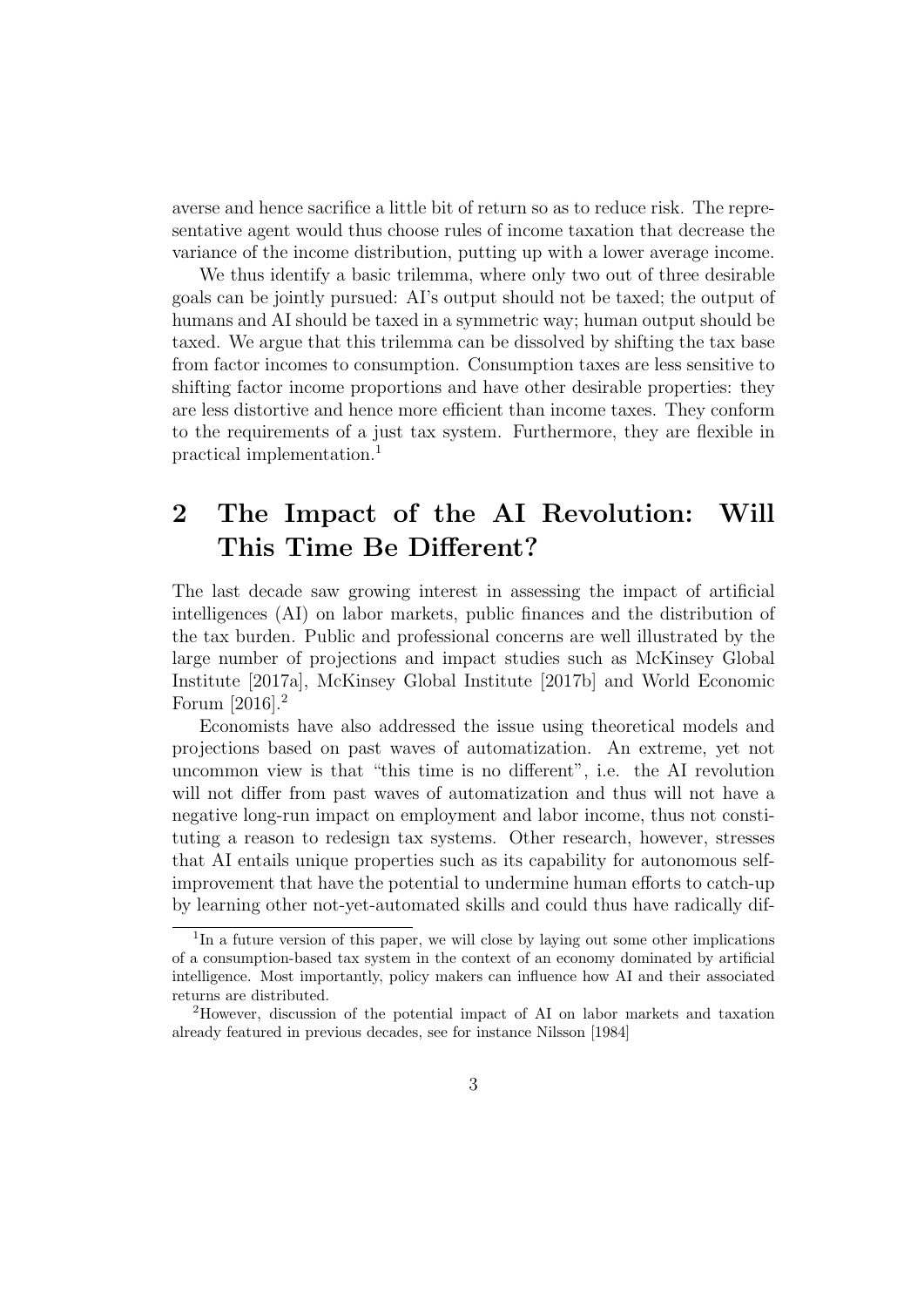ferent consequences than past automatization efforts. Another extreme view is thus that "this time is totally different" and human labor, and thus labor income and wage-based taxation will cease to play an important role in the future, necessitating a redesign of the tax system. The following sections briefly summarize recent literature on these issues.

#### 2.1 Employment and Wages

Summarizing recent theoretical models of the impact of AI on labor markets, i.e. wages, labor demand and employment, Acemoglu and Restrepo [2018] identify several channels: (1) AI directly lowers labor demand and wages for jobs that focus on automated tasks. This is dubbed the "displacement effect". (2) AI increases productivity and labor demand for jobs with a focus on nonautomated tasks. (3) Additionally, AI encourages capital accumulation and capital deepening that further increase labor demand. While (2) and (3) tend to counterbalance (1), the net effect is a reduction of the share of labor in total income under general circumstances.

However, (4) the creation of new jobs with new tasks in which human labor has a comparative advantage has the potential to outweigh net employment losses and the reduction in labor's share in total income resulting from (1) to (3), thus allowing for a balanced long-run growth path. Whether (4) is able to counterbalance employment losses crucially depends on the speed of labor's adaption to changing demand by learning new skills relative to AI's speed in automating these new skills. While this did not happen during past waves of automation, it is at least conceivable that AI's mastery of skills progresses faster than the human ability to identify new niches. Even in models that predict no long-run relative losses to labor, the short-run transition with dampened real wages and/or technological unemployment may "take a long time, typically 20 to 50+ years" [Berg et al., 2018]. Labor market depression may "last for decades and, in fact, the economy could be in a series of 'short runs' for even longer" [Furman, 2019].<sup>3</sup>

While empirical research on the impact of proper AI on labor markets is not yet available, several studies use past waves of automatization to infer the relative magnitude of the different channels and impact and their net effect. While a long-run view based on the past 200 years of automatization suggests

<sup>&</sup>lt;sup>3</sup>The idea that the advent of machines being able to improve themselves will fundamentally change the nature of economic growth and distribution via the so-called singularity is further explored and put into context by Nordhaus [2015].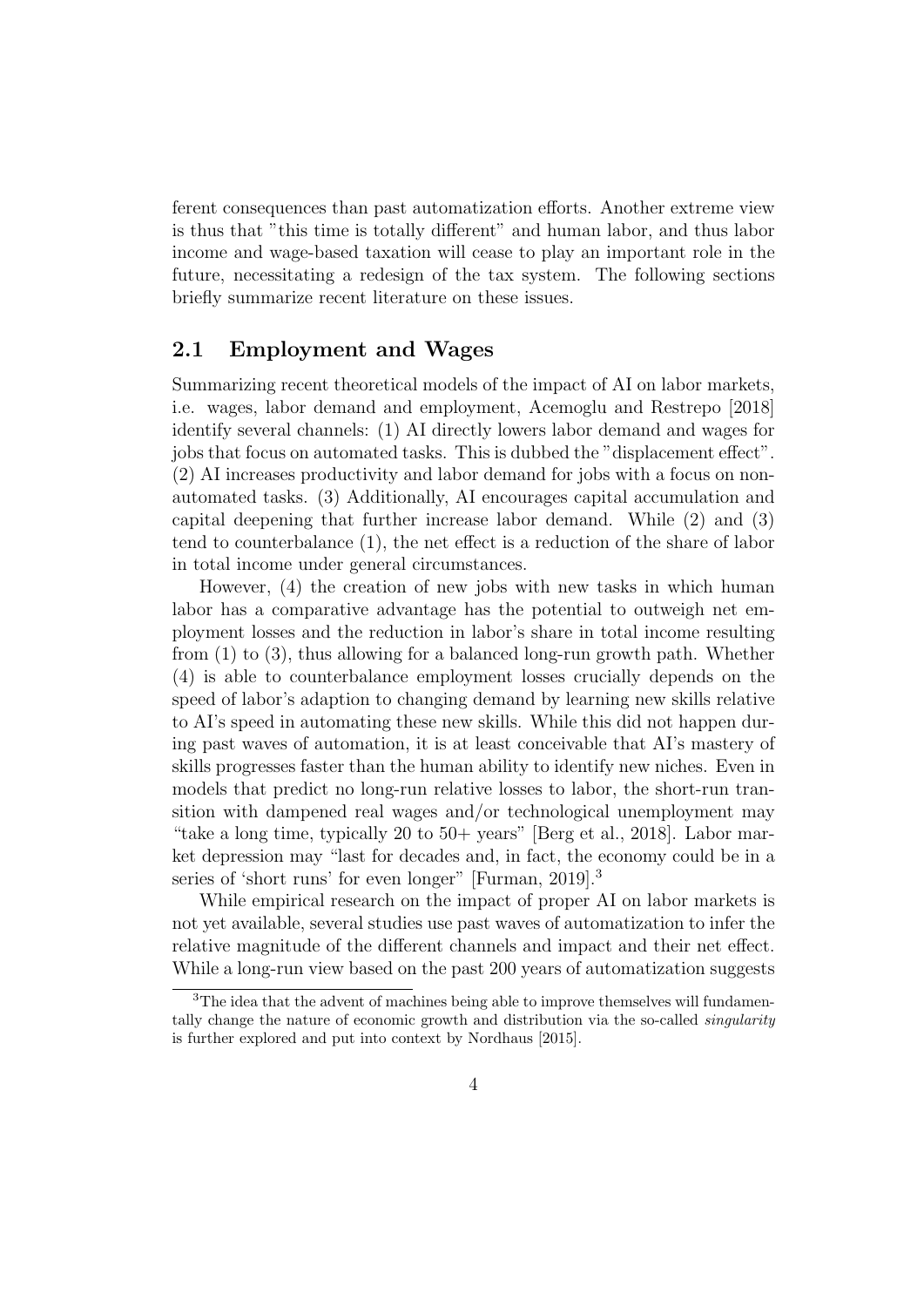that automatization does not lower total employment and the labor share in total income [Aghion et al., 2017, Autor, 2015, Atkinson, 2018], short-run evidence from recent waves of automatization is mixed. For instance, looking at the effects of robotization on US labor markets between 1990 and 2007, Acemoglu and Restrepo [2017] find a significant negative effect of increased robot use on employment and wages. In contrast, looking at 17 countries between 1993 and 2007, Graetz and Michaels [2018] find no reduction in total employment induced by robotization. Bessen [2019] also finds positive employment effects of automatization over the past two decades.<sup>4</sup>

While Acemoglu and Restrepo [2018] set up a framework for understanding the impact of any automatization on labor markets, a more specialized literature has explored why the AI revolution might differ from past automatization waves. As reviewed by Martens and Tolan [2018], there are three reasons to think that "this time is different":<sup>5</sup>

(1) AI as General Purpose Technology (GPT). In contrast to most past instruments of automatization (such as industrial robots), AI, in particular Machine Learning algorithms, have potential use in most, if not all, sectors of the economy. Thus, there is relatively little scope for counterbalancing technology-induced employment losses through the creation of new jobs in other sectors. Furthermore, as argued by Brynjolfsson et al. [2018], past GPT induced exponential technological change and AI could thus spur technological change at a pace that outpaces growth in demand, leading to permanent unemployment if humans find no way of adapting [Trajtenberg, 2019].

(2) Non-rivalry of algorithms. Whatever a single artificially intelligent entity learns, it can instantly share with all other AI without compromising its own capabilities. This makes the knowledge acquired by AI and the respective set of performable tasks non-rival, in stark contrast to industrial robots that still need to be replicated and programmed. The non-rivalry of AI's algorithms are another reasons to expect quickly accelerating growth rates that have the potential to outpace human capabilities to adapt.

<sup>4</sup>See Petropoulos [2018] for a survey. Apart from such general equilibrium considerations, a growing literature assesses the risk of automatization for different tasks and job (see, for example, Frey and Osborne [2017], who claim that currently 47% of all occupations in the US could be automated over the next two decades.). While interesting for a variety a reasons, such studies cannot assess the overall impact of automatization and AI on labor markets.

<sup>&</sup>lt;sup>5</sup>Another useful, though more policy oriented survey was compiled by Frontier Economics [2018].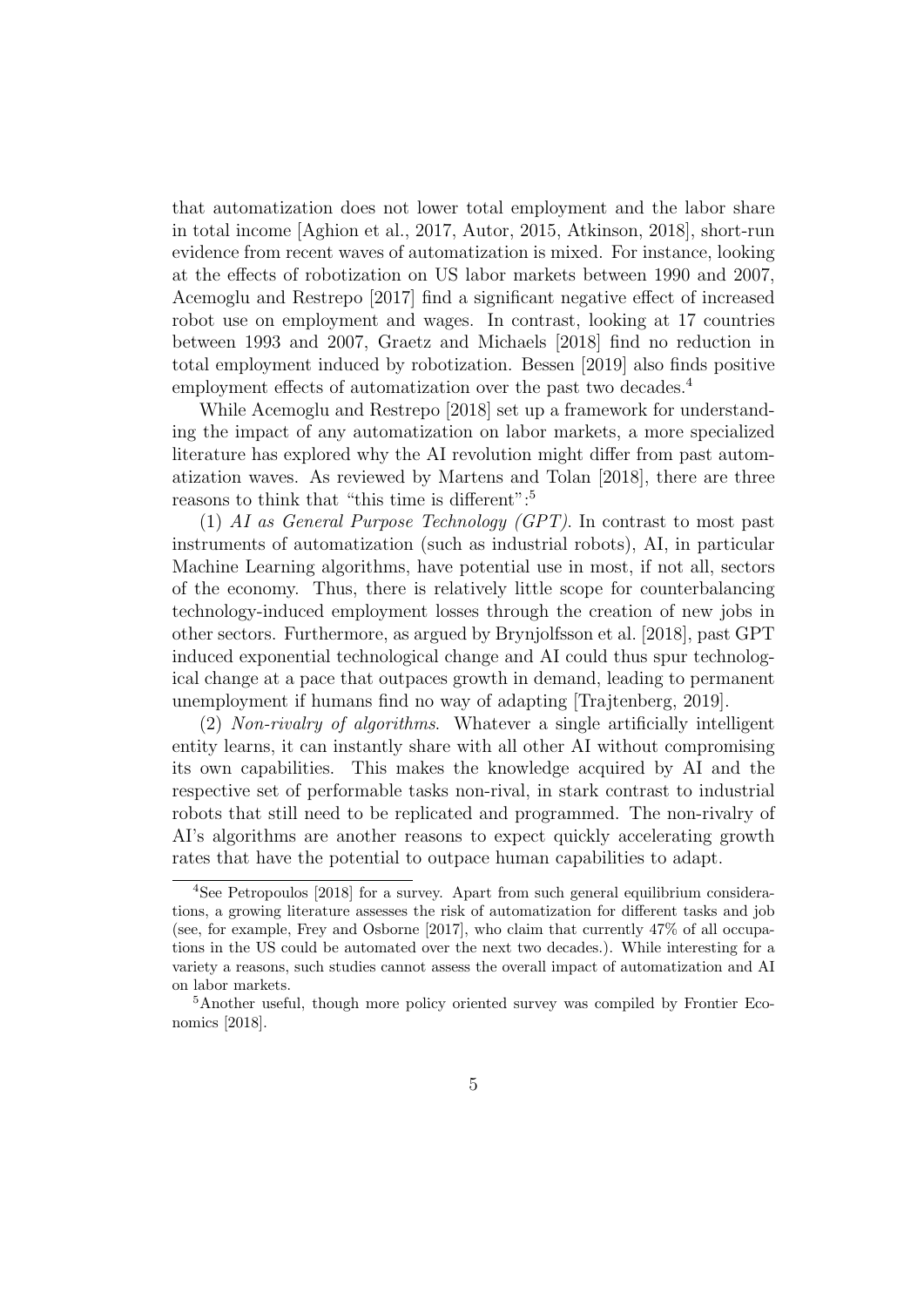(3) Automated production of ideas. AI, in sharp contrast to previous means of automatization, is able to produce ideas on itself, thus also transforming production functions across the economy [Martens and Tolan, 2018].

#### 2.2 Tax Revenue and Burden

How will the AI revolution impact tax revenues and the distribution of the tax burden? Labor's share in total income has been persistently declining since the last four decades and there are reasons to expect that this does not constitute a short-term deviation from long-run stable factor compensation shares, but rather a permanent change [Karabarbounis and Neiman, 2014].<sup>6</sup> Moreover, some authors have argued that the AI revolution is likely to accelerate this redistribution process [Korinek and Stiglitz, 2017, Sachs, 2019, Berg et al., 2018, Autor and Salomons, 2018]. A permanent shift in relative factor incomes has clear implications for taxation as most tax regimes use different methods and schedules to tax income from different factors of production and capital incomes and wages in particular.

The typical reaction to the expected decline in labor's share in total income and associated wage tax losses is to recommend a "robot tax" that specifically targets the use or ownership of robots or AI.<sup>7</sup> The literature is abound with ideas how to design such taxes, with proposals including a "digital corporate tax" to be paid by owners [Ernst et al., 2018], "automation taxes" to be paid for the use of AI or tax preferences for human labor [Abbott and Bogenschneider, 2018] and many other specific instruments [Englisch, 2018]. As has been noted, many proposals suffer from unclear definitions of what exactly constitutes a robot, or AI, respectively [Marwala, 2018].

<sup>6</sup>Apart from its consequences for taxation, the income distribution is not of direct concern in this paper. See Martens and Tolan [2018] for a recent survey on the likely impacts of AI on the income distribution.

<sup>7</sup>As Englisch [2018] notes, apart from government revenue concerns, popular discussion features many additional reasons to tax AI, among them the possible civil law personhood of AI, the believe that income derived from capital ownership has to be taxed, the ideal of a "level playingfield" between human labor and AI, desire for an instrument to compress the wage distribution and in order to slow down the technological transformation.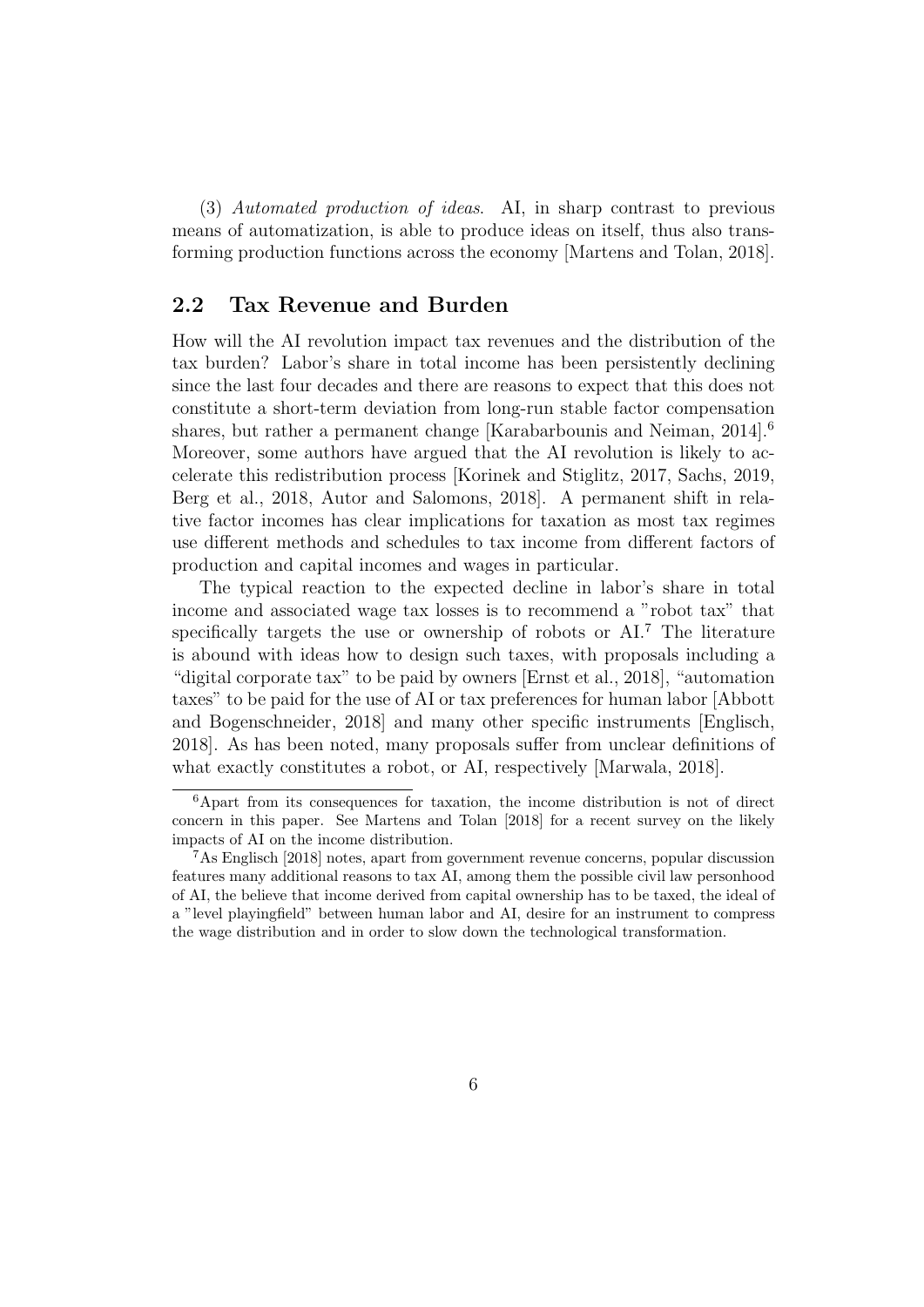## 3 The Case for Close-to-Zero Taxation of the Use of AI

A large literature in public finance and related disciplines explores the impact of different types of taxes on aggregate welfare, economic growth, and the distribution of the tax burden. A central finding of this literature is that taxes on capital gains should be low, or possibly zero. We first establish that AI should be considered part of the capital stock and the taxation of its output thus presents a form of capital gains taxation. In a second step, we defend the case for a close-to-zero capital gains tax based on three lines of argument, namely (1) the theory of optimal indirect taxation, (2) comparative empirical evidence, and (3) normative reasoning on the principles of just taxation.<sup>8</sup>

#### 3.1 AI as Capital

In order to show that AI are capital goods we first have to define what capital actually is. There is a wide range of possible definitions for the concept of capital. An early definition was given by Scottish enlightenment economist Adam Smith who defined capital as "that part of men's stock which he expects to afford him revenue" [Smith, 1776/2008, book 2, chapter 1]. Could artificial intelligence be considered capital according to Smith's definition? Yes, indeed: If a human being owns a computer or a robot that is equipped with artificial intelligence, and if the human owner hopes and expects his artificial intelligence will enable him to generate revenue and thus to increase his income, then that artificial intelligence would be capital according to the Smithian view. Smith's definition, however, is not very precise and it remains unclear how capital differs from other factors of production, i.e. labor and land, that also form part of men's stock and generate revenue. Can more modern approaches shed light on the question?

According to neoclassical economics, capital is defined as one of the three

<sup>&</sup>lt;sup>8</sup>The vet most comprehensive study of tax structure, based on theoretical, empirical and normative considerations, is the Mirrlees Review, a research and policy advice project focusing on the British tax system. Based on the mentioned criteria, it concludes that the normal return to household savings, i.e. capital gains, should be tax-free, while super-normal returns should be taxed [Mirrlees et al., 2011]. The Mirrlees Review's recommendations on capital gains taxation have generally been well-received by academic economists [Feldstein, 2012, Atkinson, 2012, Auerbach, 2012]. See, however, Apps and Rees [2012] for a critical discussion.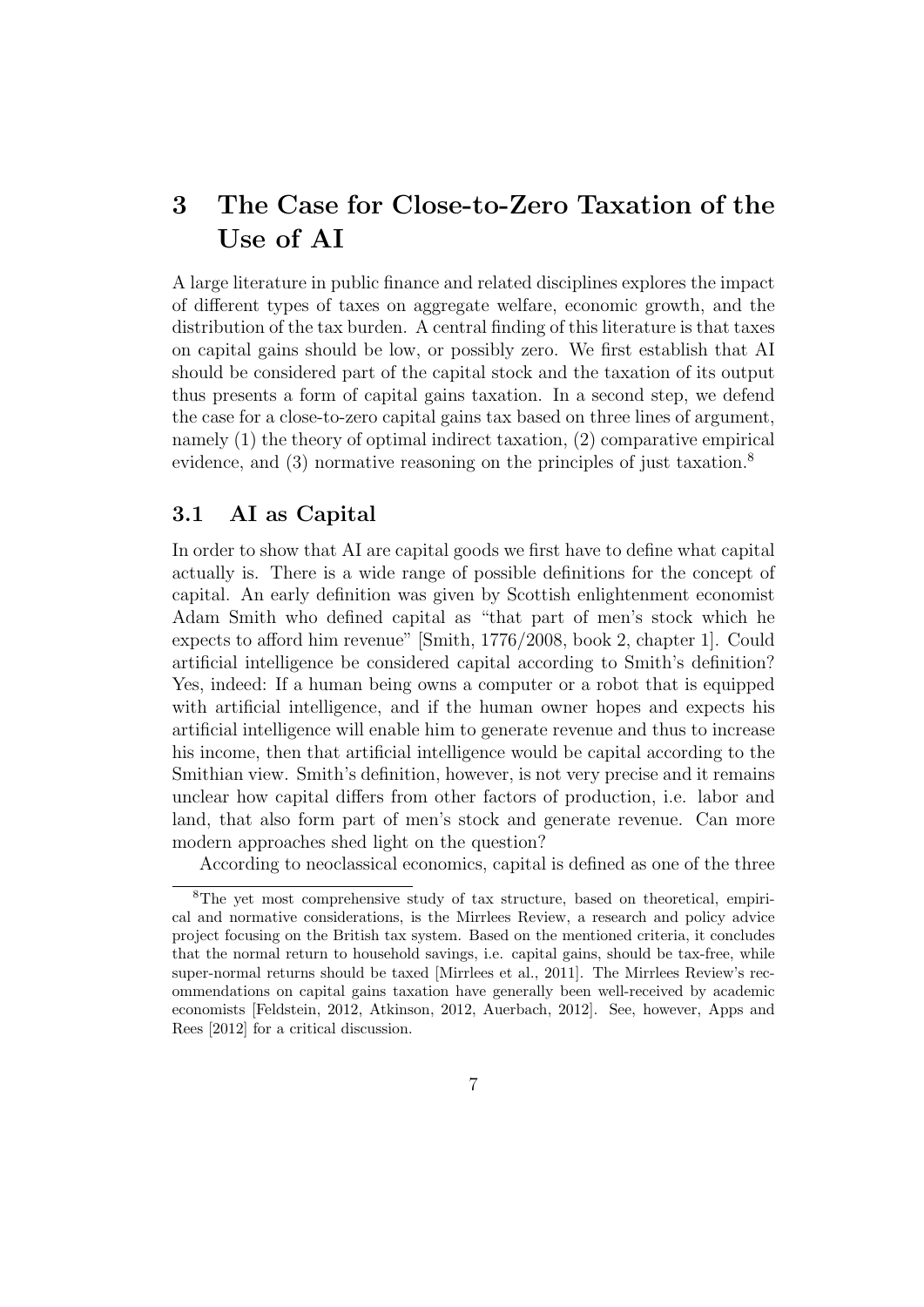factors of production: Labour, land, capital. Production factors are the inputs that are used in the production process to generate output. Besides intangibles those inputs are labour, land and capital. Robots equipped with artificial intelligence clearly count as production factor, because they are tangible rather than intangible, and they can be used as input in the production process to generate output.<sup>9</sup>

Furthermore, artificial intelligence is not immediately used up in the production process, unlike intermediate goods or raw materials. Now assuming that artificial intelligences are part of the three production factors, to which of those three production factors do they most plausibly belong?<sup>10</sup> Land, including resources, occurs naturally and cannot be produced or increased. Artificial intelligence however is artificial rather than natural, and it can be produced and increased; so artificial intelligence is a production factor different from land. Is it labour, or is it capital? Labour is often defined as human effort. Since artificial intelligences are artificial rather than human, they do not count as labor, just as the work of a horse does not count as labor. So by the exclusion principle, artificial intelligences are capital.<sup>11</sup>

Austrian Economics allows for a different approach to a definition. Economist Eugen von Böhm-Bawerk, one of the fathers of the Austrian school of economics, pointed our that the roundaboutness of production processes could

<sup>&</sup>lt;sup>9</sup>Are artificial intelligences really tangible? If we identify artificial intelligences with their underlying algorithms, rather than with the material in which they are instantiated, than one could argue that artificial intelligences are intangibles, just as goodwill, organization, entrepreneurship, knowledge, or management are. But most economists would not recommend levying an extra tax on intangibles either, so the overall argument against the taxation of artificial intelligences still holds, albeit in a slightly modified form: Premise 1: Artificial intelligences are intangibles. Premise 2: Intangibles should not be taxed. Conclusion: Artificial intelligences should not be taxed. Whether we consider artificial intelligences as capital or as intangibles depends on whether we consider intangibles like knowledge and algorithms as capital or as different from capital; that's rather a question of terminology.

<sup>&</sup>lt;sup>10</sup>Seldom do neoclassical economists introduce production factors that are fundamentally different from labor, land and capital (including human capital). There is presently no case for assuming that artificial intelligences form a class of production factors on their own.

<sup>11</sup>We shall later see that if we slightly relax the definition of labour and instead define labour as "human or human-like effort" then artificial intelligence may also count as labor, or a labor-capital hybrid. The presence of artificial intelligence suggests that the laborcapital dichotomy is blurred; labor and capital form a continuum on which intelligence is placed, whether human or artificial.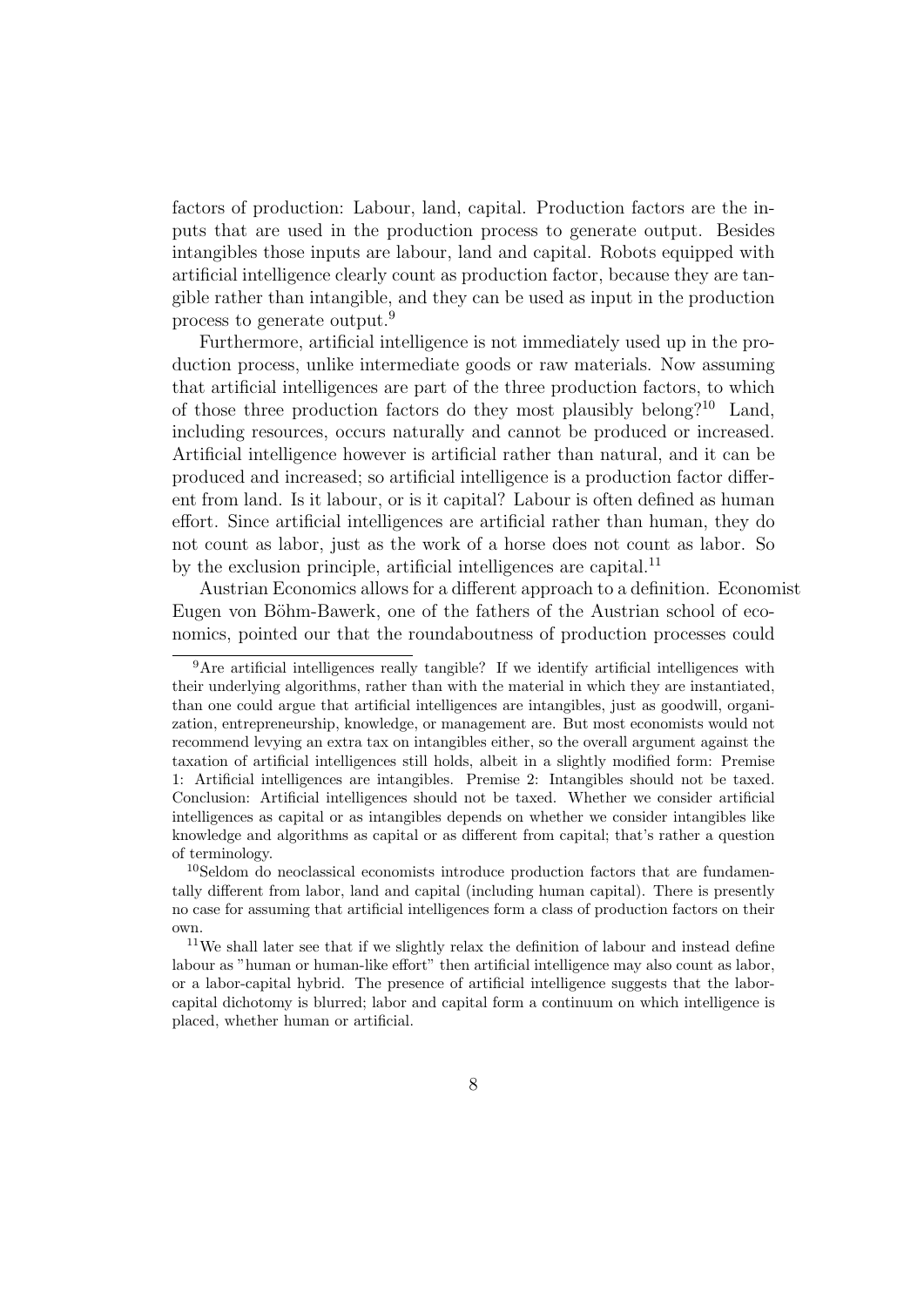be seen as a measure of capital intensity. He defined capital as goods of higher-order, meaning goods used to produce consumer goods, or goods used to produce goods used to produce consumer goods. Capital goods gain their value from those future consumer goods. While land and labor are also used to produce consumer goods, they cannot be produced themselves, occurring only exogenously to the economic production process. Capital goods are thus higher-order goods that are reproducable. Artificial intelligences fulfill these criteria and can hence be considered capital according to Böhm-Bawerk's definition: Humans cannot consume artificial intelligences right away, but we can consume goods produced by artificial intelligences: We can listen to music composed by an artificial intelligence; we can read a book authored by an artificial intelligence; we can eat a cake baked by an artificial intelligence. Production processes enriched by artificial intelligence are more "roundabout". Hence, artificial intelligences are higher-order goods. Furthermore, we can willingly reproduce artificial intelligences, in contrast to naturally given labor and land. Together, those two conditions identify artifical intelligences as part of the capital stock.

Neoclassical and Austrian working definition cannot finally solve the question whether artifical intelligences are to be considered part of the capital stock in all circumstances and further research in this matter is necessary. However, the widespread identification of artificial intelligences as capital both in theoretical models and empirical discussion, and the accordance with the presented working definitions constitute strong prima facie reasons to consider AI as capital.

#### 3.2 The Theoretical Case

The theory of optimal taxation is concerned with identifying the tax mix that maximizes aggregate welfare under a set of constraints.<sup>12</sup> While the details of such an optimal tax mix vary with the definition of the relevant constraints, the available types of taxes, and the aggregate welfare function, the literature largely agrees that high taxes on capital gains are not part of the optimal mix under a reasonable set of assumptions, at least in the long run [Mankiw et al., 2009].

Whereas an older literature has mainly argued against capital gains taxes on the basis of them lowering the volume of savings and thus, via lower

 $12$ This section draws from Fink and Kappner [2016].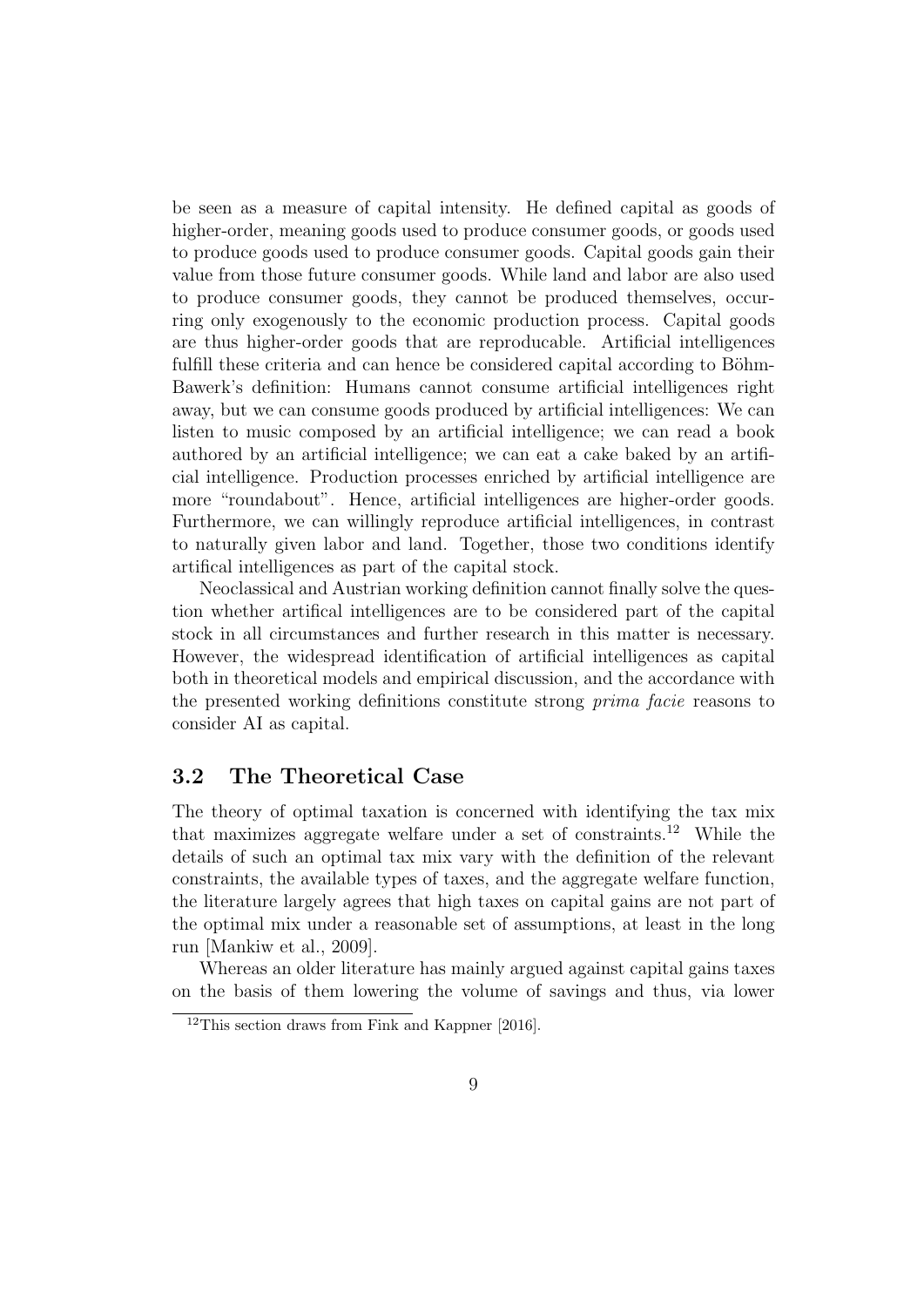investments into the capital stock, decreasing future productivity, Feldstein [1978] has shown that theoretical predictions regarding the reaction of the volume of savings to taxation of capital gains are ambiguous and depend on the motives of savers.<sup>13</sup> While not necessarily lowering the volume of savings, capital gains taxes nonetheless induce welfare losses by distorting the intertemporal consumption decision.

In particular, the optimality of a close-to-zero capital gains tax is a corollary of the theory of optimal indirect taxation, i.e. the result that a uniform consumption tax rate on all classes of consumer goods minimizes distortions of consumer choice and the allocation of input factors across industries, thus minimizing welfare losses due to a taxation-induced deadweight loss. Importantly, this criterion requires uniform taxation not only across the consumption goods space, but also across time, that is independently of the timing of consumption. Establishing the modern view on capital gains taxes, Atkinson and Stiglitz [1976] show that such taxes, by raising the price of tomorrow's consumption relative to today's consumption violate the criterion of uniform consumption taxation and thus lower welfare relative to other forms of taxation.<sup>14</sup>

A second strand of literature develops a theoretical case against capital gains taxes based on the Corlett-Hague rule [Corlett and Hague, 1953]. If consumption of leisure cannot be taxed and depends on the consumption of other goods, the Corlett-Hague rule establishes that those goods that act as closer complements to leisure should be taxed higher. Building on Ramsey [1927], a large literature argues that today's and tomorrow's consumption act similarly complementary to leisure and thus should be taxed equally, implying close-to-zero capital gains taxes [Chamley, 1986, Judd, 1985, Stiglitz, 2015].<sup>15</sup>

While the early theoretical literature on capital gains taxation suggests elimination of capital gains taxation, recent studies identified several condi-

<sup>13</sup>Empirically, however, higher capital gains taxes go along with lower savings rates [Frank, 2005]. The effect is furthermore strengthened in the presence of inflation when nominal income gains are taxed rather than real income gains. Then we can have situations in which real income gains are 0 or negative, but those nominal gains are nonetheless taxed, making saving even less attractive.

<sup>14</sup>Atkinson and Stiglitz [1976]'s original results have been shown to hold under relaxed assumptions since; see Mankiw et al. [2009] for an affirmative, and Nygård and Revesz [2016] for a critical review, respectively.

<sup>&</sup>lt;sup>15</sup>Recent contributions to this literature include Straub and Werning [2018] and Chari et al. [2018].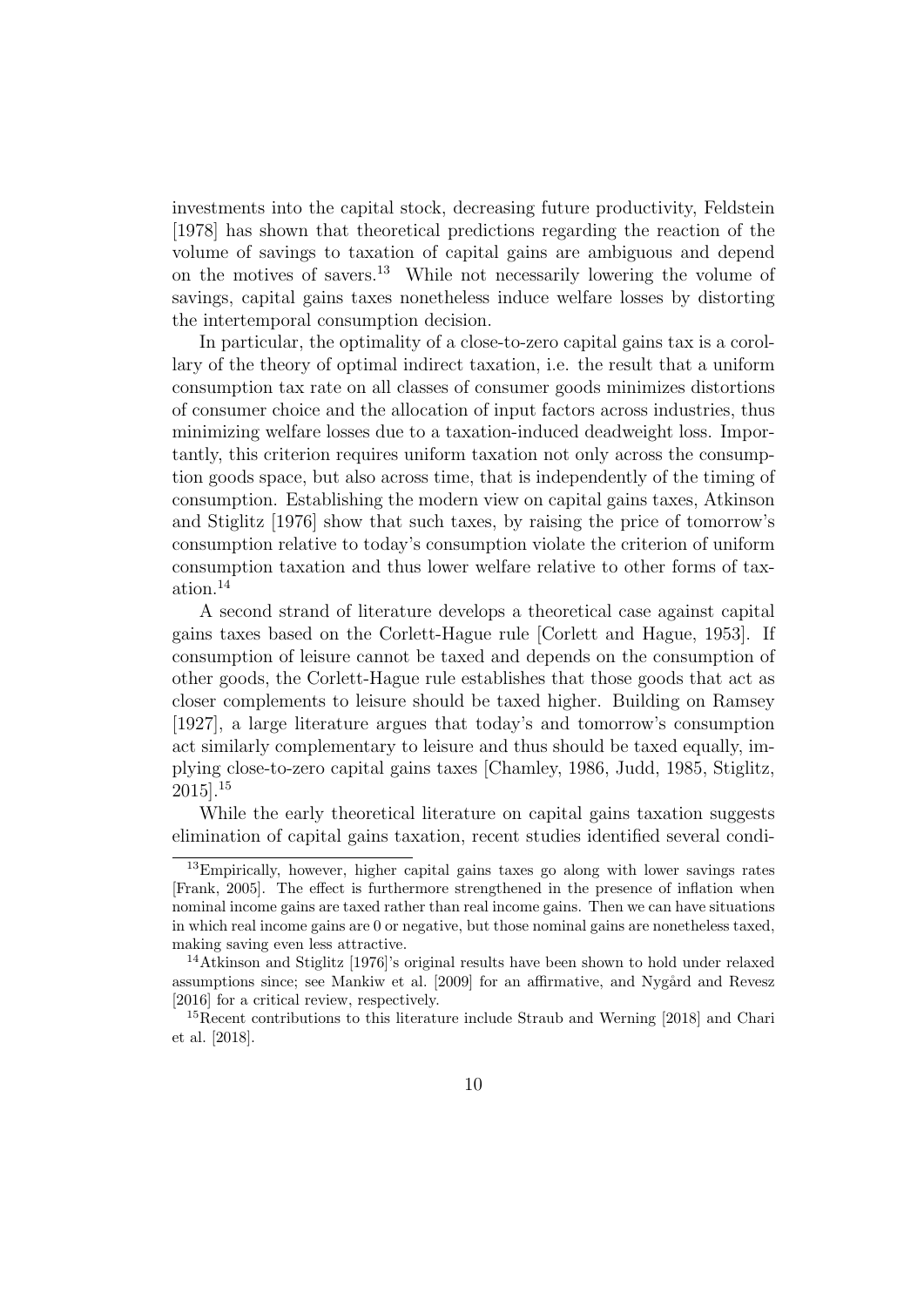tions under which the optimal capital gains tax is positive, e.g. to remedy distortions arising from capital markets imperfection and tax arbitrage [Diamond and Saez, 2011, Jacobs, 2013, Saez and Stantcheva, 2018]. However, they do not conclude that capital gains should be taxed on the same rate as other gains, e.g. labor income. Neither do such finding make a case for high capital gains taxes.

#### 3.3 The Empirical Case

Given the scarcity of real-world controlled experiments in taxation and the complicated general equilibrium mechanisms involved, empirical studies isolating the causal impact of capital gains taxes on income, growth and other economic indicators are rare.

While the direction of causality often remains unclear, cross-country comparative studies generally find that a lower share of capital gains taxes in total government revenues is associated with significantly higher GDP growth and investment activity.<sup>16</sup> These findings suggest that personal and corporate income taxes are more distortionary than taxes on consumption or immovable property, in particular in high-income countries, mainly due to their dampening effect on savings and investments [Havranek et al., 2015, McNabb, 2018, Alm and El-Ganainy, 2012, Lewis and Seidmann, 1998, Tanzi and Zee, 1998].

Recent studies exploit times series data and policy changes to provide causal estimates, mostly focusing on the corporate income tax, which is a special type of capital gains tax levied on corporations. According to these findings, higher corporate income taxes lower growth rates [Lee and Gordon, 2005], innovation activity [Mukherjee et al., 2017] and depress investment [Nallareddy et al., 2018]. However, exploiting the 2015 US dividend tax cut, Yagan [2015] finds no effect on labor compensation and corporate investments.<sup>17</sup>

A third type of empirical study uses real-world data to calibrate models that simulate the effect of tax reform. For instance, using U.S. data, Altig et al. [2001] demonstrates that a lower (capital) income tax rate would increase investments, productivity and growth. However, simulation exercises,

<sup>16</sup>See Akgun et al. [2017], Johansson [2016], Brys et al. [2016], Acosta-Ormaechea and Yoo [2012] for comprehensive surveys.

<sup>&</sup>lt;sup>17</sup>See Auerbach [2018, 2013], Johansson [2016] for surveys on the effects of corporate income taxes.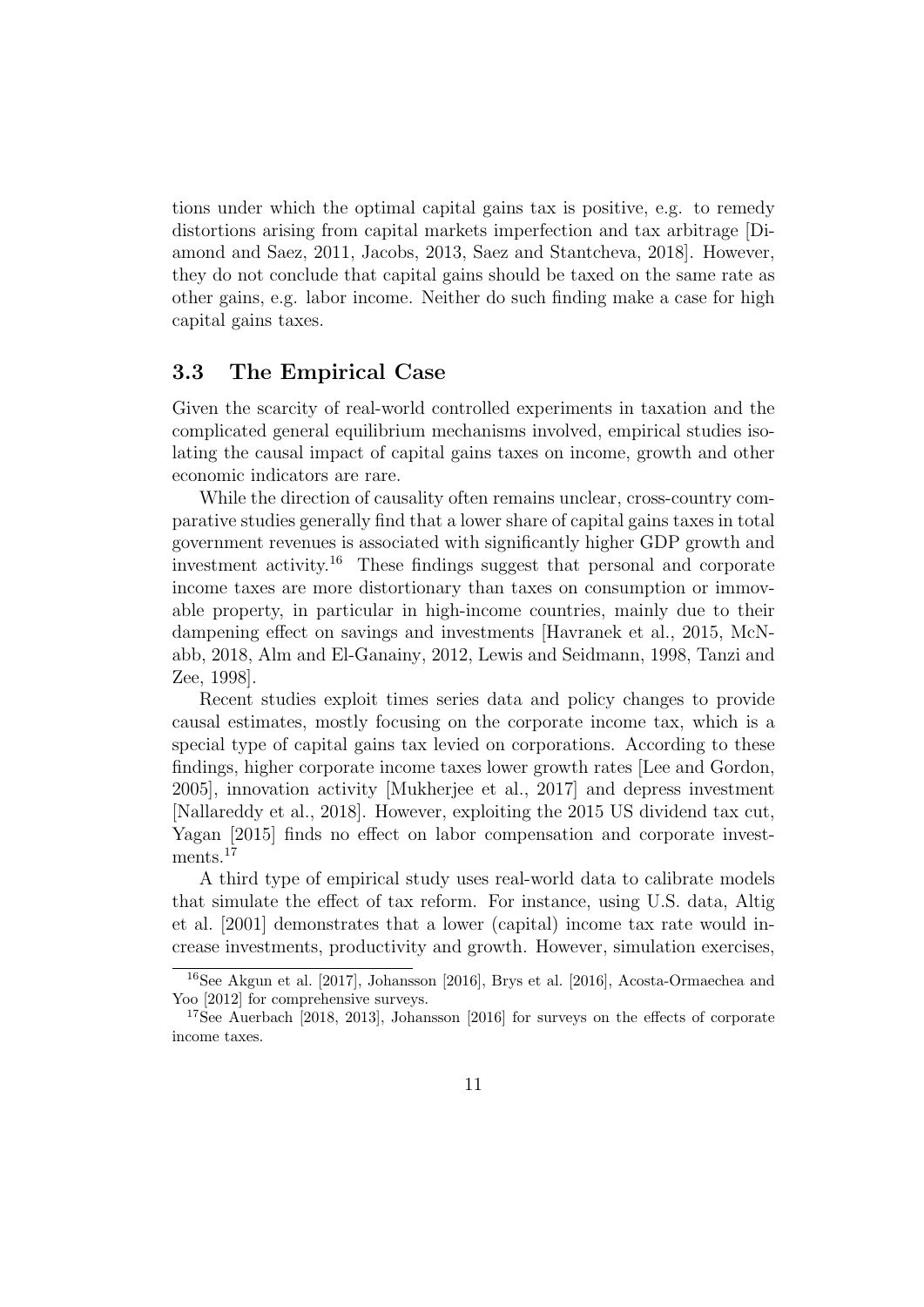while potentially accounting for complicated general equilibrium interactions, are inherently problematic as they abstract from many relevant features of real-world economies [Keuschnigg, 2011].

Tightly related are studies that empirically look into the incidence of capital gains taxation. Empirical studies on the incidence of personal capital gains taxes are, however, rare and suffer from estimation problems [Mulligan, 2002]. More attention has been given to the incidence of the corporate income tax. In theory, its distribution among factor income earners over the long run depends on their relative mobility and substitutability [Auerbach, 2006]. Felix [2007], Entin [2004], Sattinger [2010] also provide theoretical perspectives on the incidence of capital gains taxation, stressing that the owners of corporations absorb only a share of the tax burden associated with corporate capital gains taxes. For instance, Fuest et al. [2018] find that wage earners bear about half of the burden Germany's corporate income tax.<sup>18</sup>

#### 3.4 The Normative Case

While the *efficiency* or *neutrality* criterion used in optimal taxation theory fundamentally depends on the normative assessments that minimizing distortions is desirable, the theory of just taxation features many other criteria that help evaluating tax systems, and capital gains taxes in particular.<sup>19</sup>. The literature on the principles of just taxation is far too voluminous to be reviewed here, going back at least as far as Smith [1776/2008] and Ricardo [1817/2008]. However, important criteria developed in the literature are (1) simplicity or *comprehensibility*, i.e. low compliance costs, transparency and administrative ease; (2) *equity*, i.e. similar people should pay similar taxes; (3) predictability or non-arbitrariness, i.e. the accruing tax burden (or its distribution) should be predictable with close-to-certainty before decisions bringing about the fact of taxation are taken; and (4) legitimacy by means such as unanimity [Blankart and Fasten, 2011] or agreement behind a Rawlsian veil of ignorance [Sugin, 2004]. These criteria, however, are not further discussed in this paper as capital gains taxes are able to fulfill these nor-

<sup>18</sup>Useful surveys on include Auerbach [2006], Gravelle [2011, 2013].

<sup>19</sup>Weinzierl [2014a,b], Fleurbaey and Maniquet [2018] argue that optimal taxation theory, at its current state, is not particularly useful for the normative evaluation of tax systems.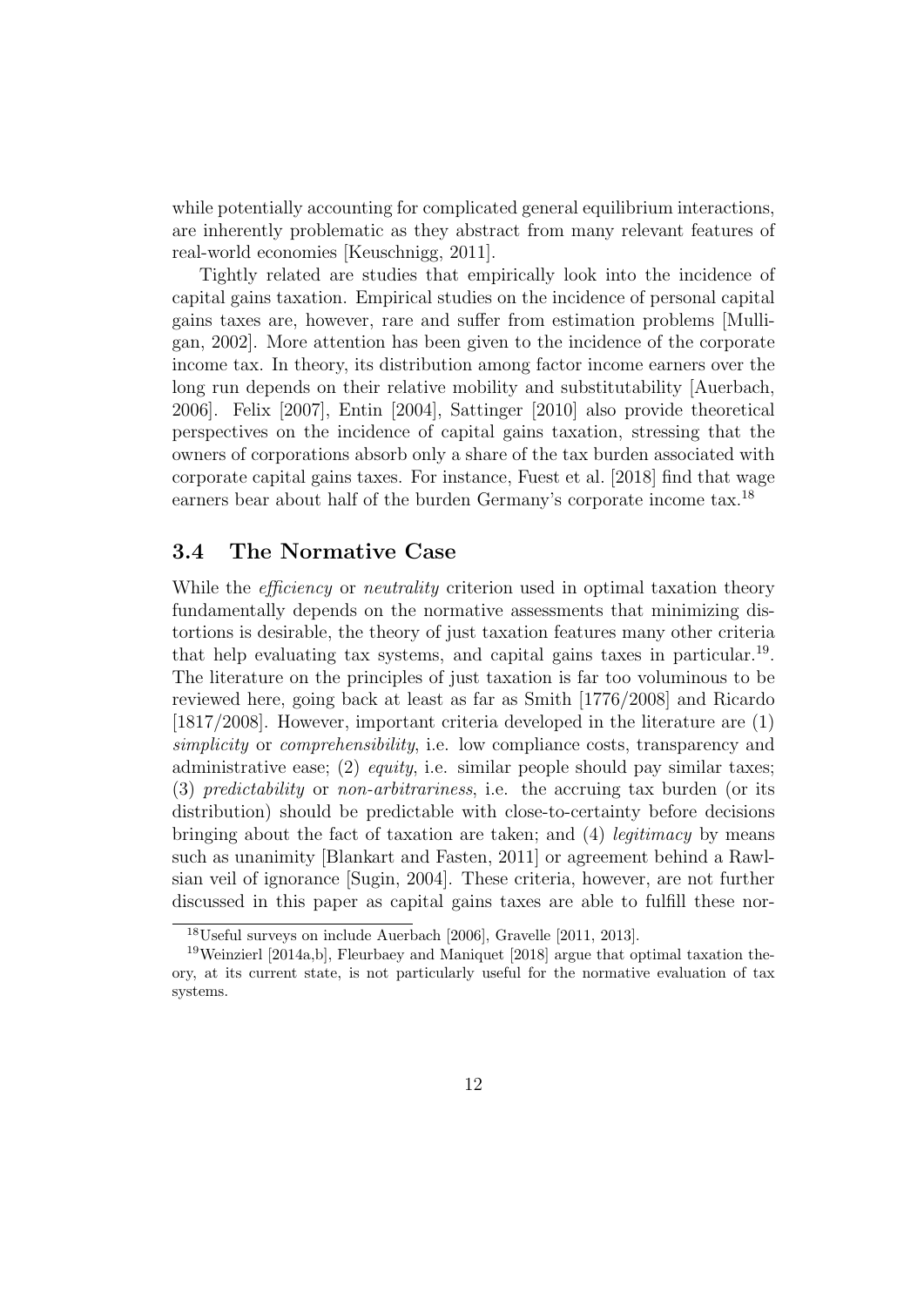mative ideals in principle, though not always in practice.<sup>20</sup> A particularly useful synthesis of broadly shared normative criteria states that a tax regime should be fair with respect to differences in individual well-being, i.e. ensure that better-off people pay higher taxes.

Framed in more abstract terms, the fairness requirement states that (a) two individuals that experience the same lifetime utility should pay the same amount of taxes, and that (b) people that experience more lifetime utility should also pay more taxes.<sup>21</sup> Since utility is not objectively measurable, two alternative proxies are often employed: Individual utility can be proxied by individual (pre-tax-and-transfer) income or by individual consumption of goods and services priced on the market. We argue that income is a particularly poor proxy for individual utility and that differences in the consumption of priced goods and services, while also an imperfect proxy, are a preferable way to measure differences in utility and thus fulfill the fairness criterion.<sup>22</sup>

Why do income taxes in general violate the fairness criterion? An intuitive, yet ultimately unconvincing answer is that not all of an individual's income is also consumed. If consumption is the ultimate source of utility, income that is not spent for consumption should not increase an individual's tax burden.<sup>23</sup> However, an intuitive reply would be that saved income usually serves the deferment of consumption into the future and thus life income matches life consumption, where bequests and gifts merely complicate this fundamental equality by introducing voluntary inter-individual redistribution. Thus, income taxes could be thought of as capturing consumption and thus utility over an individual's lifetime, though not necessarily in a given

<sup>20</sup>More controversial criteria discussed in the literature on just taxation include the compensation-for-misfortune principle [Ooghe and Peichl, 2014], ability or tagging on unchangeable individual properties that predict capability [Weinzierl, 2012], the benefit approach that states that taxation should be proportional to the use of government-supplied goods and services [Weinzierl, 2018] and ability or resource based approaches [Duff, 2017]. As Duff [2009] notes, the appropriate principles depend on the objective of taxation, i.e. revenue-raising, redistribution or the regulation of behavior.

<sup>21</sup>Note that this allows for proportional, as well as progressive, regressive or any other monotonous schedules that preserve the pre-tax distribution of entitlements to utility.

<sup>22</sup>Attanasio and Pistaferri [2016] show that differences in consumption and income are correlated but not identical. Furthermore, consumption inequality seems to be less pronounced than income inequality.

 $^{23}$ This argument assumes that wealth, i.e. past income not used for consumption, does not raise utility by its mere existence. Arguably, while conventional economic models ignore this effects, wealth may indeed be an independent source of utility as it represents security.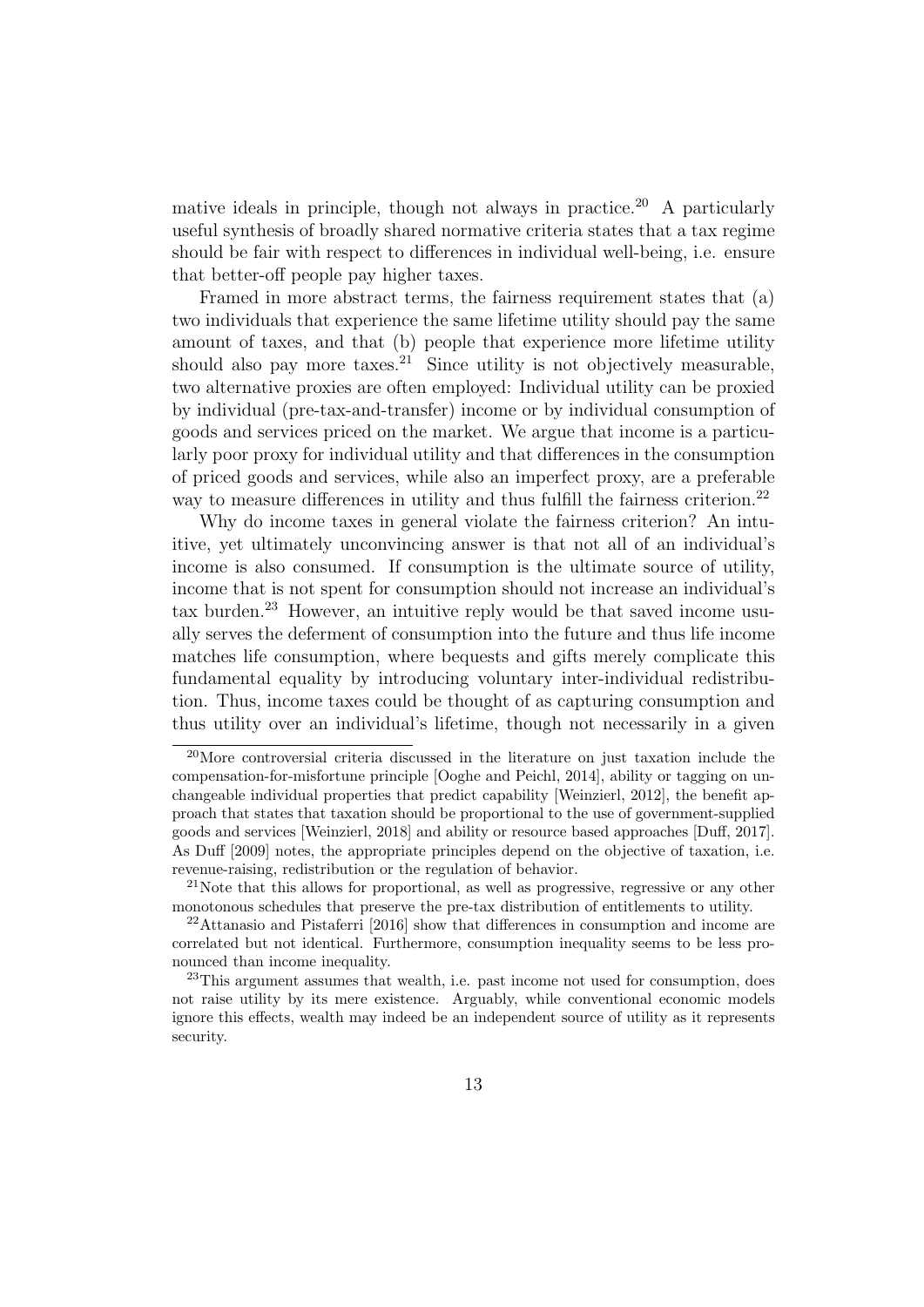period.

However, life income taxes are neither practicable in the light of a governments relying on a steady stream of revenue, nor are they incentivecompatible as they would have to be paid upon death, i.e. in a situation when punishment for failure to pay taxes is not possible. For these reasons, income taxes are paid period-wise, usually once per year. Period-wise income taxation, however, breaks the equivalence of life income and life consumption. To see this, note that income from primary factors, most importantly labor, is taxed when generated, regardless of its subsequent use to finance consumption or savings. The saved fraction of income from primary factors then generates capital gains in future periods, and these gains are taxed once again before they can be used to finance consumption. Thus, the further in the future an individual prolongs the realization of a consumption possibility created by a given period's primary factor incomes, the higher this consumption will eventually be taxed.<sup>24</sup> At this point, a possible objection would state that an individual that defers consumption via saving will in fact be able to consume more in the future because savings yield a positive interest rate.<sup>25</sup> Thus, the taxation of gains from saved primary factors income may be thought of as a compensation for higher lifetime consumption and thus higher lifetime utility experienced by individuals with a low time preference.

However, due to inter-temporal incomparableness of utility, the construct of an atemporal sum of each point in time's realized utility is meaningless. More appropriately, an individuals' lifetime utility can only be defined at a given point in time and is then determined by present consumption and the stream of future expected consumption, where future consumption is discounted, i.e. relative to today's consumption, a larger consumption bundle is need to generate the same utility. Thus, a positive return on savings merely compensates for the lower present value of future consumption and does not increase lifetime utility relative to spending all present income on consumption. But this means that two individuals with identical lifetime utility can nonetheless experience different tax burdens, purely because of a different timing of utility-creating consumption. Furthermore, the individual

<sup>&</sup>lt;sup>24</sup>Note that this argument is different from the popular claim that inheritance taxes are unjust because estates are formed out of assets that have already been taxed. Multiple taxation may violate other criteria of just taxation, but it does not necessarily break the equivalence of life income and life consumption.

<sup>&</sup>lt;sup>25</sup>If savings do not yield a positive interest rate, there are also no capital gains taxes to be paid.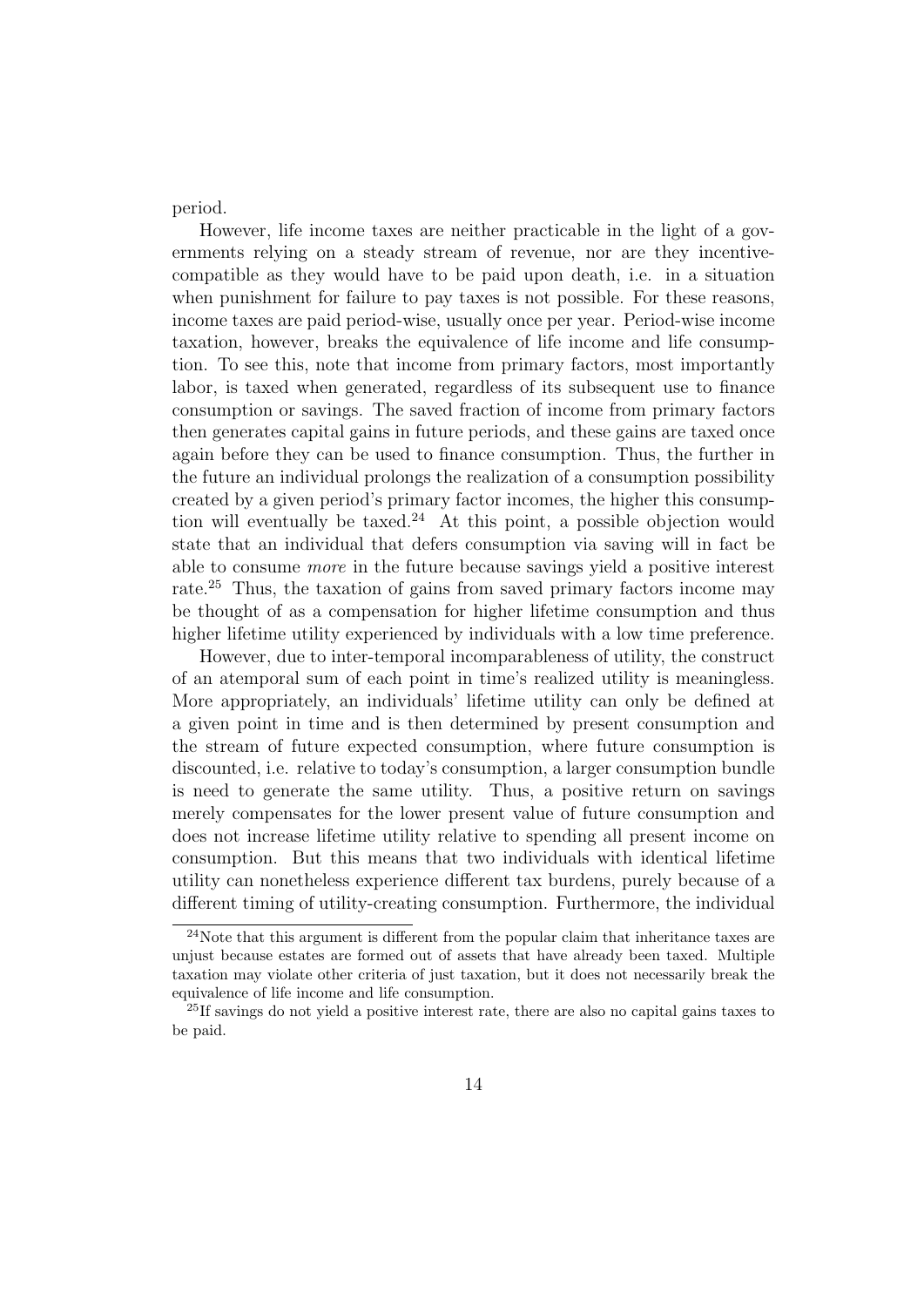tax burden may be decreasing in lifetime utility despite increasing in income in a each period.

If period-wise income taxes violate the fairness criterion, consumption taxes may appear as the obvious alternative. However, period-wise income taxes only violate the fairness criterion to the extent that they tax income generated from secondary factors, i.e. capital, whereas a period-wise primary factor (i.e. labor and land) income tax is conceptually equivalent to a life consumption tax.<sup>26</sup> Their suitability is explored further in section section 7.

## 4 The Case for Taxing AI Output at a Higher Rate than Human Output

Here we could delve deeply into ethics, the philosophy of mind, or the philosophy of artificial intelligence.<sup>27</sup> For our argument, it suffices to distinguish two cases. In the first case humans and artificial intelligences are fundamentally similar with regard to the various properties: Just like humans, artificial intelligences may have consciousness; may be util bearers; may be bearers of dignity; may be endowed with natural rights; may have libertarian free will. If humans and artificial intelligences are similar in some or even all of those dimensions then by symmetry humans and artificials intelligences should be taxed in a similar way. Taxes on humans should not be higher than taxes on robots. In the second case humans and artificial intelligences are fundamentally different with regard to the various properties: Humans may be util bearers; artificial intelligences are not util bearers. Humans may be endowed with natural rights; artificial intelligences are not endowed with natural rights. Humans may have consciousness (in terms of qualia or inten-

<sup>26</sup>In practice, labor income taxes nonetheless may have different consequences than a theoretically equivalent consumption tax. Empirically, people seem to contract their labor supply more in reaction to a labor income tax than in reaction to an equivalent consumption tax. Also, in practice labor income taxes are likely to partly tax human capital that according to the arguments developed here should remain untaxed. Another difference arises out of the possibility to declare labor gains as capital gains, giving rise to tax shifting schemes and related inefficiencies. Finally, labor income and subsequently affordable consumption may be realized in different locations and thus under different tax regimes.

<sup>27</sup>See, for instance, Turing [1950], Lucas and Sayre [1972], McCarthy [2006], Russell and Norvig  $[2010]$ , Deutsch  $[2012]$ , Torrance  $[2012]$ , Hakli and Mäkelä  $[2016]$ , Müller  $[2017]$ , Johnson and Verdicchio [2018], Bruiger, ? and Hofstadter [1979], pages 476—477.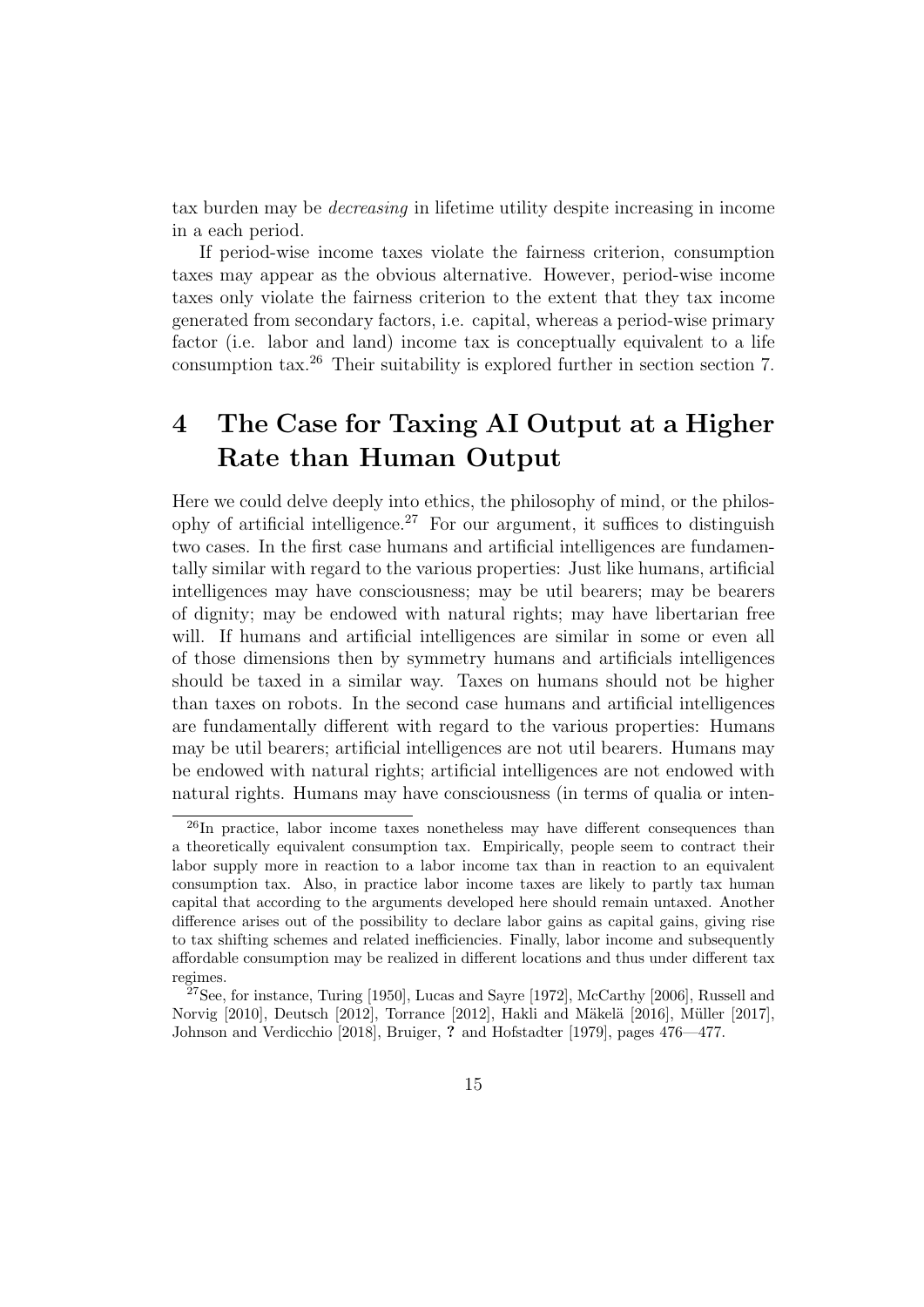tionality); artificial intelligences have no such consciousness. Humans may be bearers of dignity; artificial intelligences are not be bearers of dignity. Humans may have libertarian free will; artificial intelligences have no libertarian free will.

Now assume, you are a philosophically sophisticated and totally benevolent finance minister and want to generate a revenue of, say, 100,000 euros. The country in which you are finance minister may consist of only two welfare creating, income producing beings: an human being and a robot based on artificial intelligence. You can generate your revenue by either taxing a human or by taxing an artificial intelligence. Being the finance minister you have to decide: What would you rather tax? The output of the human or the output of the artificial intelligence?

The choice should be straightforward: If you tax the human you reduce his utility since he may be a bearer of utils; if you tax the artificial intelligence you do not reduce anyone's utility since artificial intelligences are not bearers of utils. So from a utilitarian perspective, you should rather that the artificial intelligence, not the human, ceteris paribus. If you tax the human you infringe on his natural rights since he may be endowed with natural rights; if you tax the artificial intelligence you do not infringe on anyone's rights since artificial intelligences are not endowed with natural rights. If you tax the human, you hit a being with consciousness; if you tax the artificial intelligence, you hit no being with consciousness. If you tax the human, you hit a being with dignity; if you tax the artificial intelligence, you hit no being with dignity. If you tax the human, you hit a being with libertarian free will; if you tax the artificial intelligence, you hit no being with libertarian free will.

To sum up, there is a much stronger case for taxing the artificial intelligence and a much weaker case for taxing the human, ceteris paribus. It's true that we have no certainty whatsoever as to whether or not humans, or artificial intelligence, have utils, natural rights, consciousness, dignity, and libertarian free will; philosophers from a wide range of subdisciplines, such as ethics, philosophy of mind, and philosophy of artificial intelligence, discuss these and related questions, and there hasn't been anything like a consensus, as is common in philosophy. But we do not need absolute certainty to get to a well-thought-out decision. All we need is that it is more likely that humans are util bearers than it is that artificial intelligences are, and so forth, and that is clearly the case.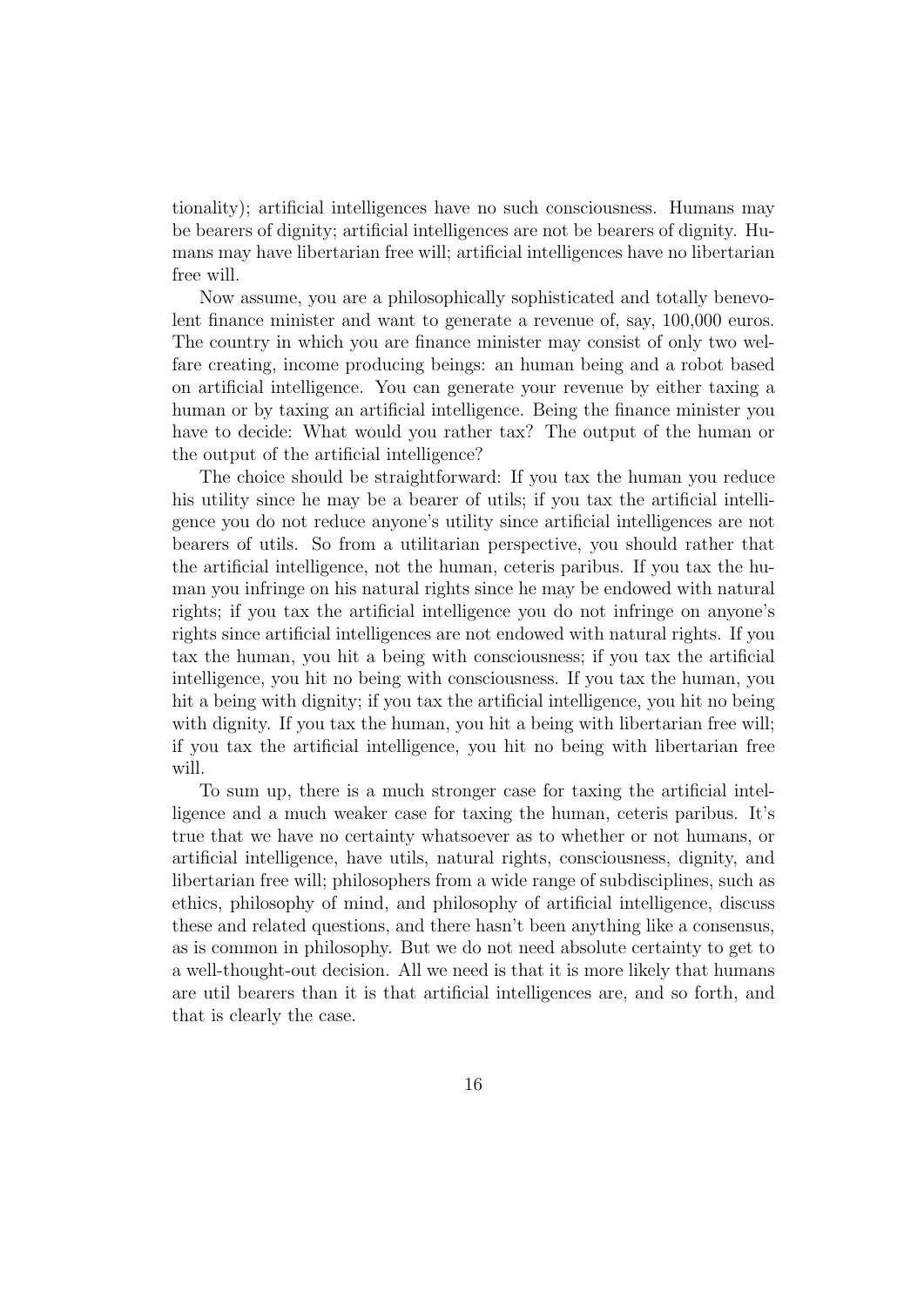### 5 The Case for Taxing Human Output

Economists and members of the wider public advocate the taxation of human output. The most popular mechanism to achieve that is the taxation of human income. Income taxation can be interpreted as a proxy for output taxation.

There are several arguments for positive income taxes. Let us consider three arguments:

First, there is the widely shared objective that in a just society the income of humans should be taxed, in order to redistribute from high-income humans to low-income humans, even at the expense of deadweight loss. This intuition is based on the assumption that a representative agent facing a risk-return tradeoff behind the Rawlsian veil of ignorance probably would not be entirely risk neutral but to some extent risk averse and hence sacrifice a little bit of return so as to reduce risk. The representative agent would thus choose rules of income taxation that decrease the variance of the income distribution, putting up with a lower average income.

Second, some point to the decreasing marginal utility of income: For a rich person an additional euro has a lower value than for a poor person. From a utilitarian point of view, it might therefore make sense to take one euro from the rich and redistribute it to the poor.

Third, a further argument for positive income taxation is that we want to levy revenue to finance public goods. Public goods are non-excludable and non-rivalrous; hence they should be financed, at least subsidized through the government. In order to do so, government has to generate revenue and levy taxes, and income taxes are an obvious candidate.<sup>28</sup>

<sup>28</sup>In addition, we can interpret positive, progressive income taxation as an ingenious form of price differentiation for public goods and publicly provided club goods. Price discrimination means: Low-income earners pay a little bit less, while high-income earners pay a little bit more. In what sense is that a form of price differentiation? The production of public goods is associated with fixed costs as well as with marginal costs. In such constellations profit maximizing entrepreneurs have the incentive to adopt a strategy of price differentiation. So if the government were a private profit maximizing entrepreneur, say in a private law society, we might expect a system of progressive fees: lower fees for low-income customers, and higher fees for high-income customers. In the event of a conventional state, the finance minister may well decide to adopt income taxes that approximate the progressive fee structure that would emerge in a private law society run by profit-maximizing entrepreneurs. Efficient income taxes are hence likely to be positive (and possibly even progressive).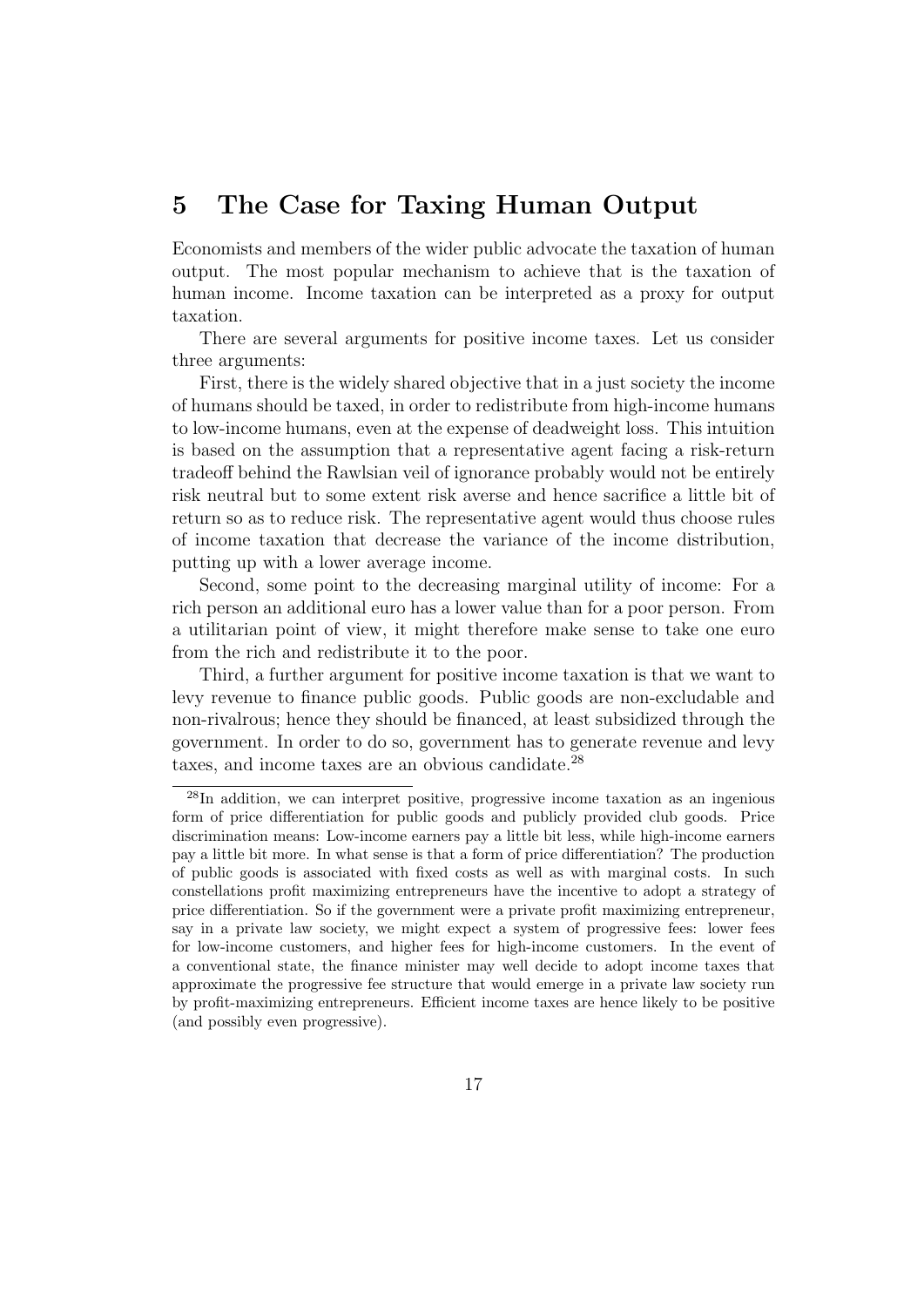These three arguments form a strong cumulative case for income taxes exceeding zero.

### 6 A Trilemma of Taxation

We have formulated three desirable goals and given good arguments for each of them. However, these three goals form a trilemma. They cannot all be realized at the same time; only two of the three goals can be jointly pursued. Thus, at least one of the three goals has to be sacrificed. The three goals are as follows: First, the output produced by artificial intelligences should not be taxed. Second, the output of humans and the output of artificial intelligences should be taxed in a symmetric way. Third, the output produced by humans should be taxed.

If the output of humans and the output of artificial intelligences should be taxed in a symmetric way and if the output of humans should be taxed, then the output of artificial intelligences should also be taxed. So our second and third goal rule out the first goal. That kind of argument is often presented by advocates of AI or robot taxes. If the output of humans should be taxed and if the output of artificial intelligences should not be taxed, then the output of humans and the output of artificial intelligences should not be taxed in a symmetric way. That view is implicitly held by many economists who prefer low taxes on capital and slightly higher (or even significantly higher) taxes on income. If the output of artificial intelligences should not be taxed and if the output of humans and the output of artificial intelligences should be taxed in a symmetric way, then the output of humans should not be taxed either. So our first and second goal rule out the third goal.

We defend this third view. Let us present this view as a deductive argument:

**Premise 1:** The output of artificial intelligences should not be taxed.

Premise 2: The output of humans and the output of artificial intelligences should be taxed in a symmetric way.

Conclusion: The output of humans should not be taxed.

To see that this is a valid argument we reformulate premise 2 slightly:

**Premise 1:** The output of artificial intelligences should not be taxed.

**Premise 2<sup>\*</sup>:** If the output of artificial intelligences should not be taxed, then the output of humans should not be taxed. (Symmetry)

Conclusion: The output of humans should not be taxed.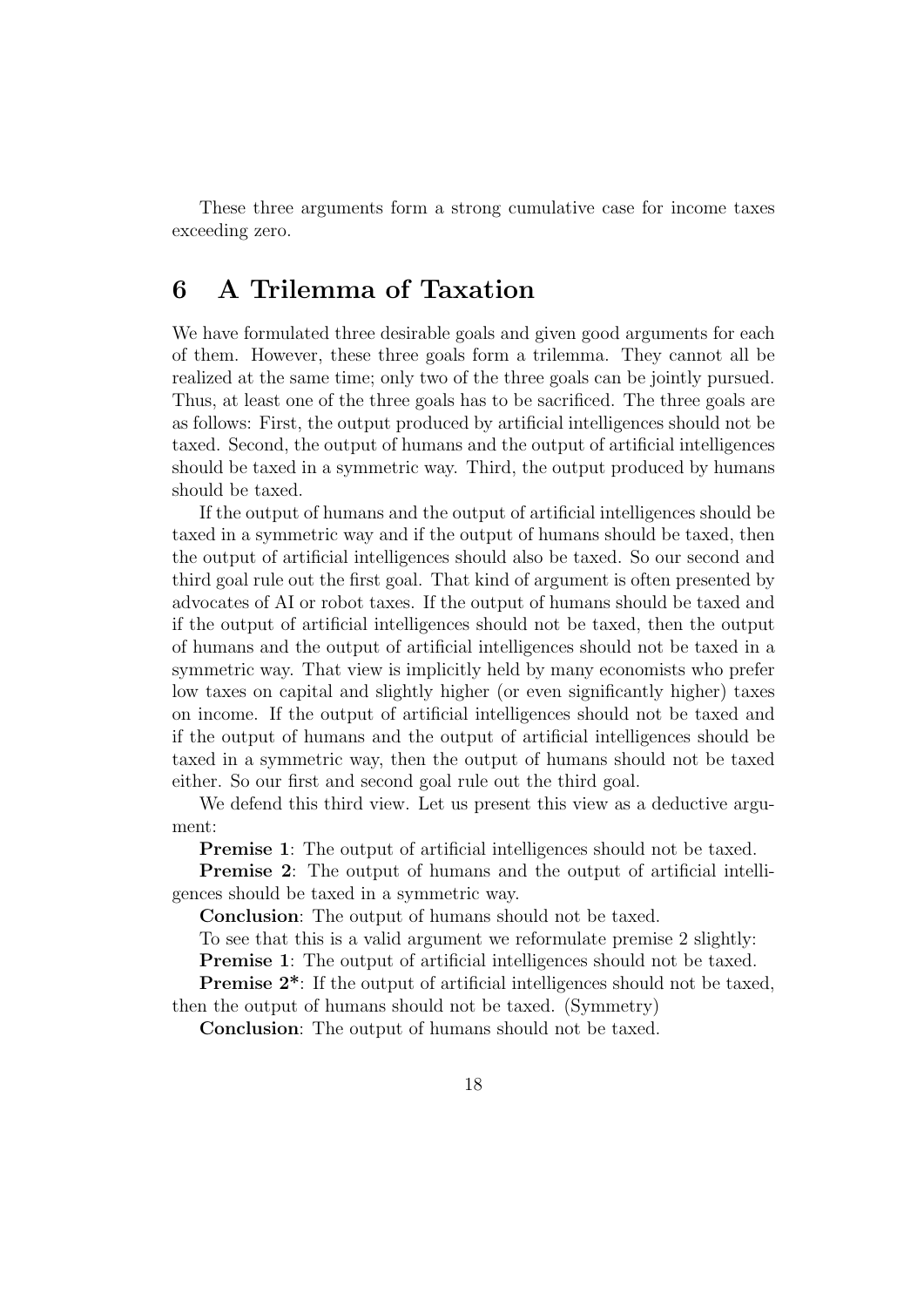The conclusion follows logically from the two premises: If the two premises are both true, then the conclusion is also true. Hence, the argument is logically valid. Is the argument sound? A logically valid argument is sound, if all premises are plausibly true. Is premise 1 true? We have already presented strong arguments for premise 1 in section 3. Premise 1 was the conclusion of another deductive argument. Given that argument we have strong grounds to believe in premise 1. Are premise 2 and premise  $2^*$  true? Again, we have already presented strong arguments for premise 2 in section 4.

Hence, the conclusion is also true: The output of humans should not be taxed.

## 7 Solving the Trilemma by Taxing Consumption

If we wish to adhere to the first and to the second goal – and we have formulated strong argument for these two goals – then we have to give up the third goal.<sup>29</sup> Hence, the output produced by humans should not be taxed. But there still exists the need to raise tax revenues, based on the arguments presented above. How can we reconcile the conclusion that the output of humans should not be taxed with the arguments put forward to defend the notion that humans need to finance tax revenue?

Fortunately, taxing the output produced by humans is not the only possible approach to achieve those objectives. Alternatively, human consumption activities can be taxed. By taxing consumption, we can also achieve the specified objectives of raising tax revenues, keeping the tax rate on AI output close-to-zero and adhering to symmetric taxation. Taxes levied on consumption activities generate the revenue that allows to finance the production and provision of public goods.

All mature economies feature some forms of consumption taxation. However, these are mostly, if not exclusively indirect consumption taxes, most prominently Value Added Taxes (VAT) in Europe and Retail Taxes in the USA.<sup>30</sup> In contrast, direct consumption taxes, i.e. taxes not levied on sellers but on the consuming individual, do not contribute substantially to the tax

<sup>29</sup>This section draws from Fink and Kappner [2016].

<sup>30</sup>Additionally, many indirect taxes on the consumption of specific goods or classes of goods exist, such as alcohol excise taxes.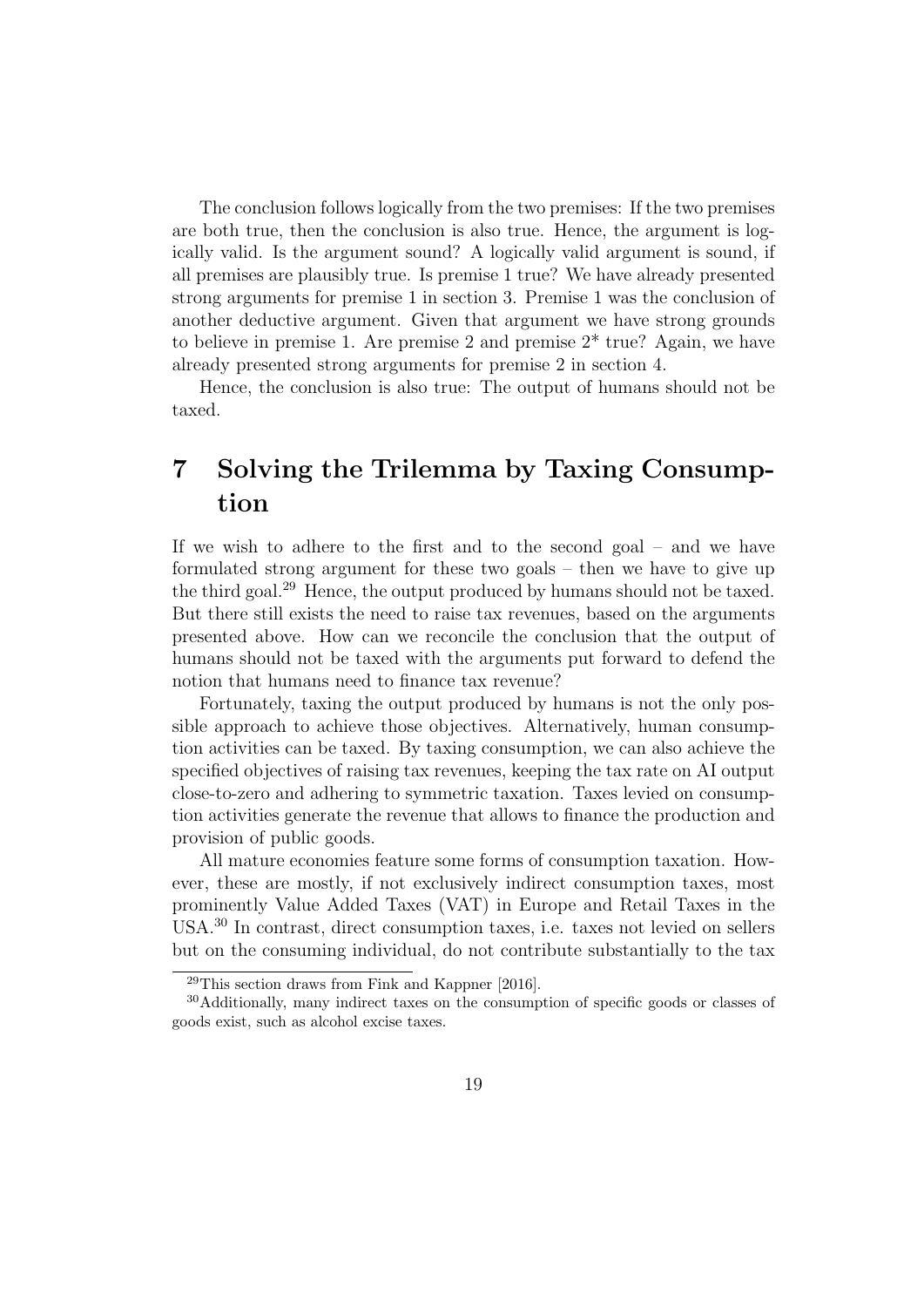mix in any modern economy.<sup>31</sup>

However, shifting the tax burden from output to consumption not only solves the trilemma presented in section 6, it is also preferable to an outputbased system on efficiency and justice grounds. In 2014, Bill Gates summarized an intuitive notion about the problems that capital income taxation poses: "Imagine three types of wealthy people. One guy is putting his capital into building his business. Then there's a woman who's giving most of her wealth to charity. A third person is mostly consuming, spending a lot of money on things like a yacht and plane." Referring to recent calls for higher capital income taxation in order to decrease inequality, he added: "While it's true that the wealth of all three people is contributing to inequality, I would argue that the first two are delivering more value to society than the third. I wish Piketty had made this distinction, because it has important policy implications."

Bill Gates emphasizes the intuitive notion that a tax system should consider in which way people use capital gains, and that there is a fundamental difference between using capital income to finance consumption or to finance investments. Here, we present arguments for why this view is indeed appropriate and consumption taxes are both more efficient and more just than output-based taxes, such as income taxes.<sup>32</sup>

#### 7.1 Efficient Consumption Taxation

In summarizing the theory in section 3.2 and associated empirical findings in section 3.3, we made two crucial observations: (1) A lifetime income tax would solve the issue of intertemporal distortion as individual income and individual consumption balance over one's life, disregarding bequests and gifts. However, lifetime income taxes are not feasible. (2) Under certain circumstances, a period-wise labor income, i.e. wage tax is equivalent to a period-wise consumption tax, but this equivalence generally breaks down in open economies and in the presence of gains from human capital that are hard to distinguish from labor income. Furthermore, behavioral consequences differ.<sup>33</sup>

<sup>31</sup>See McLure Jr. and Zodrow [2007] for a survey of implementation attempts and discussions.

<sup>&</sup>lt;sup>32</sup>There is, however, a pragmatic case for relying on a broad tax base that is not further explored here, see Gamage [2015].

 $33$ See Fink and Kappner  $[2016](9-10)$  for a review of relevant findings.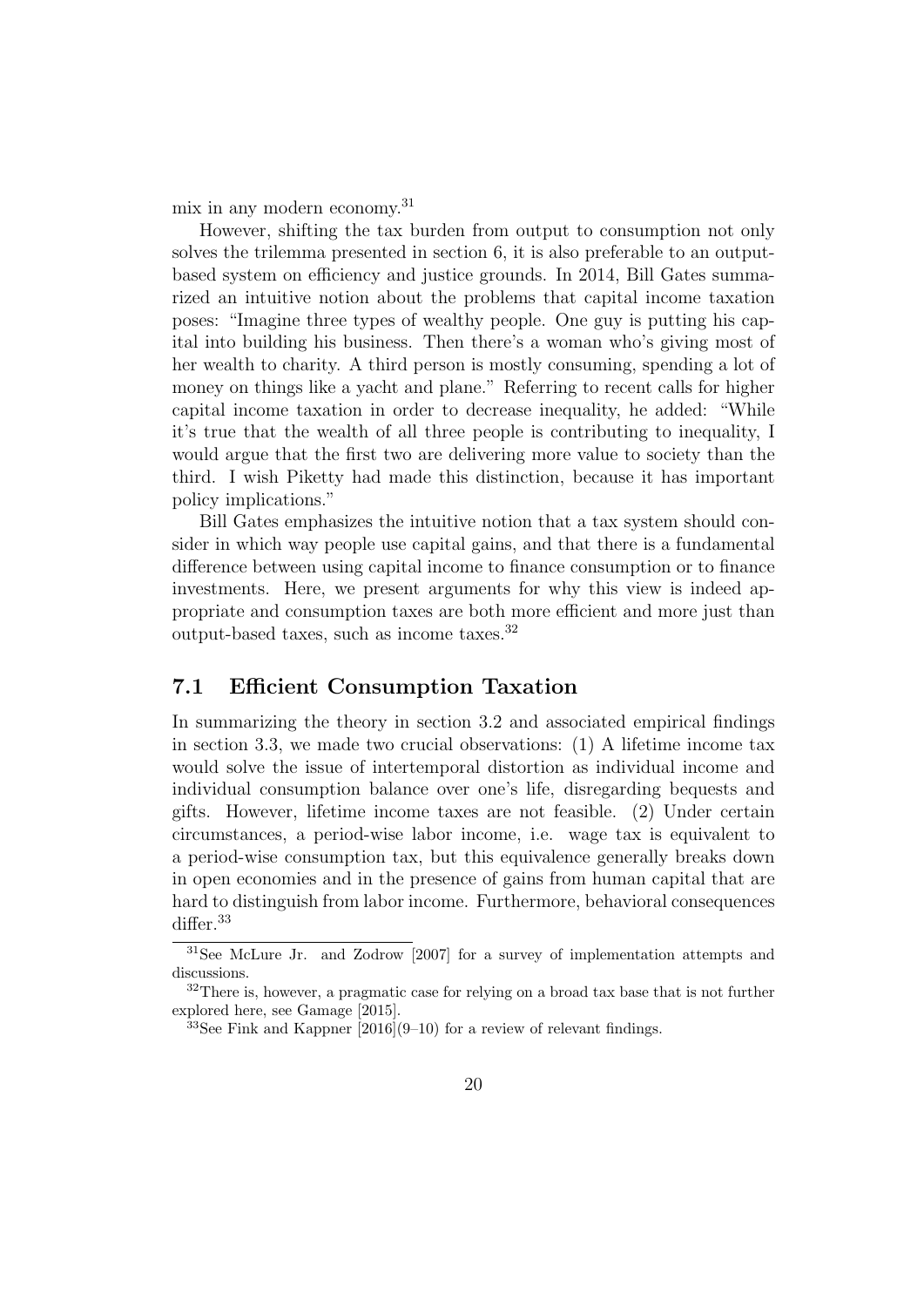An alternative to both infeasible lifetime income taxes and pure labor income taxes ares period-wise direct consumption taxes levied on income less savings, or, equivalently, labor income. Early advocacy for a direct consumption tax-based system include Fisher [1939], Kaldor [1955/2003] and Andrews [1974], who argue for that administrative effort is minimal as individuals would only need to report their annual savings activity in order to establish the tax base.<sup>34</sup>

As a first approximation, income and direct consumption taxes seem very similar. Income taxes are mostly payed by consumers, and consumption taxes are mostly payed by people who generate incomes. Both allocate the tax burden to consumers and producers. Income taxes can be interpreted as taxes on consumption in advance, since people save to finance future consumption. Consumption taxes can be interpreted as taxes on income after the event, since today's income is eventually taxed, but only at the time it is actually used for consumption. However, in section 3.2 we argued that period-wise income taxation, to the extent that it includes capital gains taxes, entails efficiency losses because it raises the price of tomorrow's consumption relative to today's consumption, thereby distorting the intertemporal allocation of income to consumption.

For our purposes, a most important conclusion from the theory of optimal taxation is that a period-wise direct consumption tax does not distort the intertemporal consumption decision. This theoretical finding is strengthened by empirical studies and simulation exercises that find a positive correlation between the share of consumption taxes and economic indicators such as GDP on the national level.<sup>35</sup> An overview over such findings can be found in Fink and Kappner [2016](11–14).

#### 7.2 Just Consumption Taxation

In section 3.4, we defended the notion that individual tax burden should be tied to individual welfare in such a way that two individuals experiencing the same lifetime utility should be subject to the same lifetime tax burden, and that individuals with higher utility should be higher taxes. We argued that capital gains taxes conflict with the widely shared notion as they introduce

<sup>34</sup>See Auerbach [2008] for an overview.

<sup>&</sup>lt;sup>35</sup>A higher share of consumption taxes in the tax mix are also associated with higher savings rate, which, however, is not necessarily a consequence of their distortion-attenuating properties.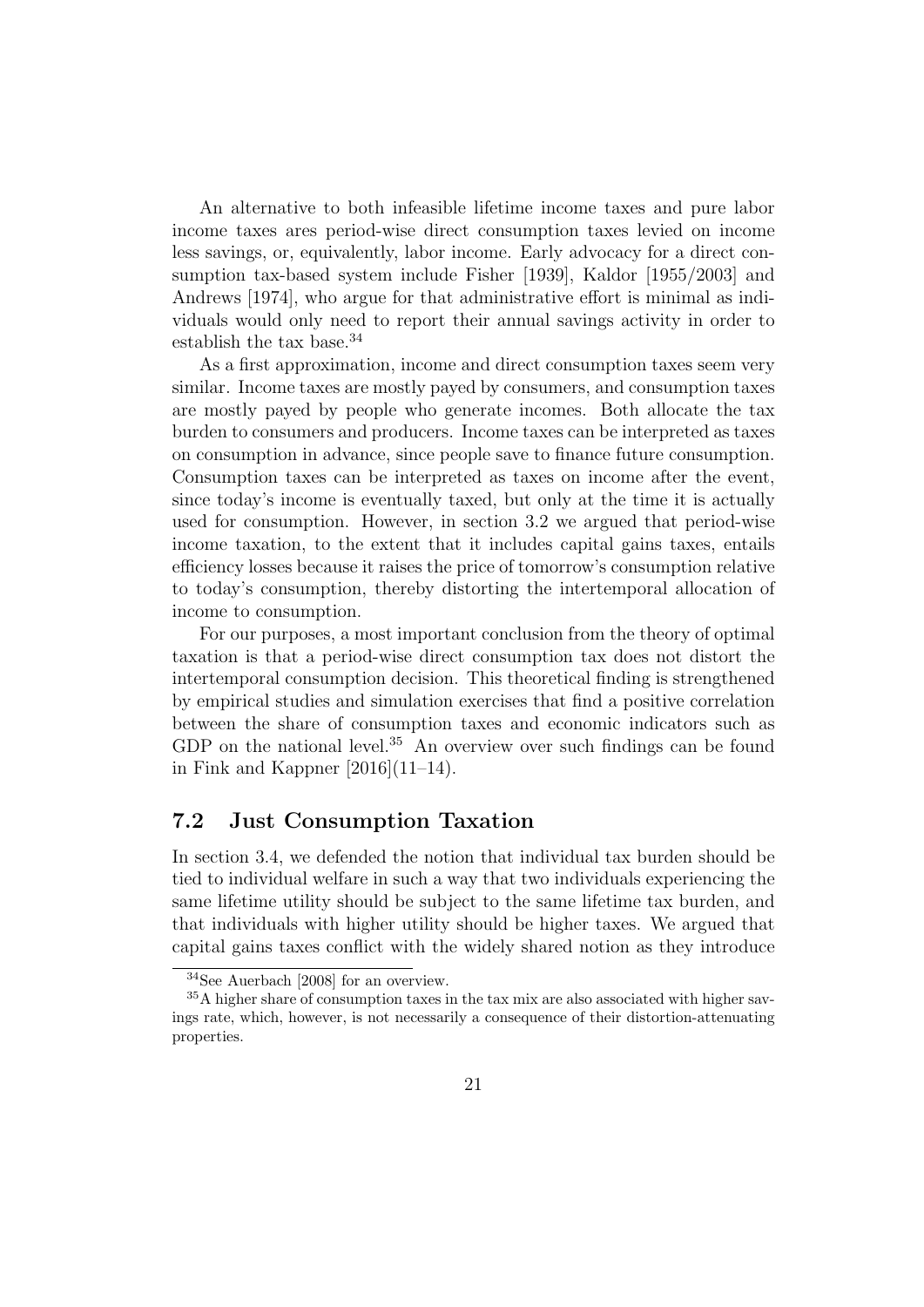the possibility, that individuals with an identical lifetime utility pay different tax burden, depending on their intertemporal allocation of utility-generating consumption activities.

Period-wise direction consumption taxes, in contrast, do not suffer from this problem and thus conform with the basic requirements to a just tax system laid out before. Additionally, however, they have further desirable properties.

Flexibility with regard to progressivity. Some critics of a larger role of consumption taxes in the tax mix have based their objections on the presumption that the switch from a predominantly output-based tax system to a predominantly consumption-based one would be regressive, i.e. reduce (or eliminate) any progressivity in the distribution of the tax burden [OECD and Korean Institute of Public Finance, 2014, Pestel and Sommer, 2013, Decoster et al., 2011]. However, as Hubbard [1997], Correia [2010] argue that the regressive effects of certain indirect consumption tax regimes do not lead to the conclusion that direct consumption tax regimes are necessarily regressive relative to the status quo. In contrast, the schedule of a direct consumption tax can easily be rendered progressive, thus conforming to the widely shared notion that individuals experiencing higher utility should not only contribute proportionally more, but actually more than proportionally.

Indifference with respect to pre-tax income. A recurring issue in the discussion of just taxation is the issue of whether pre-tax incomes should have any significance with regard to the individual tax burden, given their dependence on political and regulatory arrangements that may themselves be questioned [Murphy and Nagel, 2002, Emerton and James, 2017]. A direct consumption ties the tax burden to individual utility, regardless of whether utility-generating consumption is based on a just or an unjust pre-tax income distribution.

The prospect of consuming AI. At present, AI is mostly thought of as a non-consuming machine that exhibits intelligent behavior comparable or surpassing humans, however without any form of consciousness and utilityenjoyment. It is, however, far from clear whether the status as a util-bearer and consumer will remain unique to humans. One scenario of AI development, for instance, speculates that AI most plausibly develops out of emulation of the human brain. Such emulations will then also feel a need for utility-maximization through consumption [Hanson, 2016]. Consumption taxes would be levied on consuming AI just like on consuming humans, making no difference between both entities.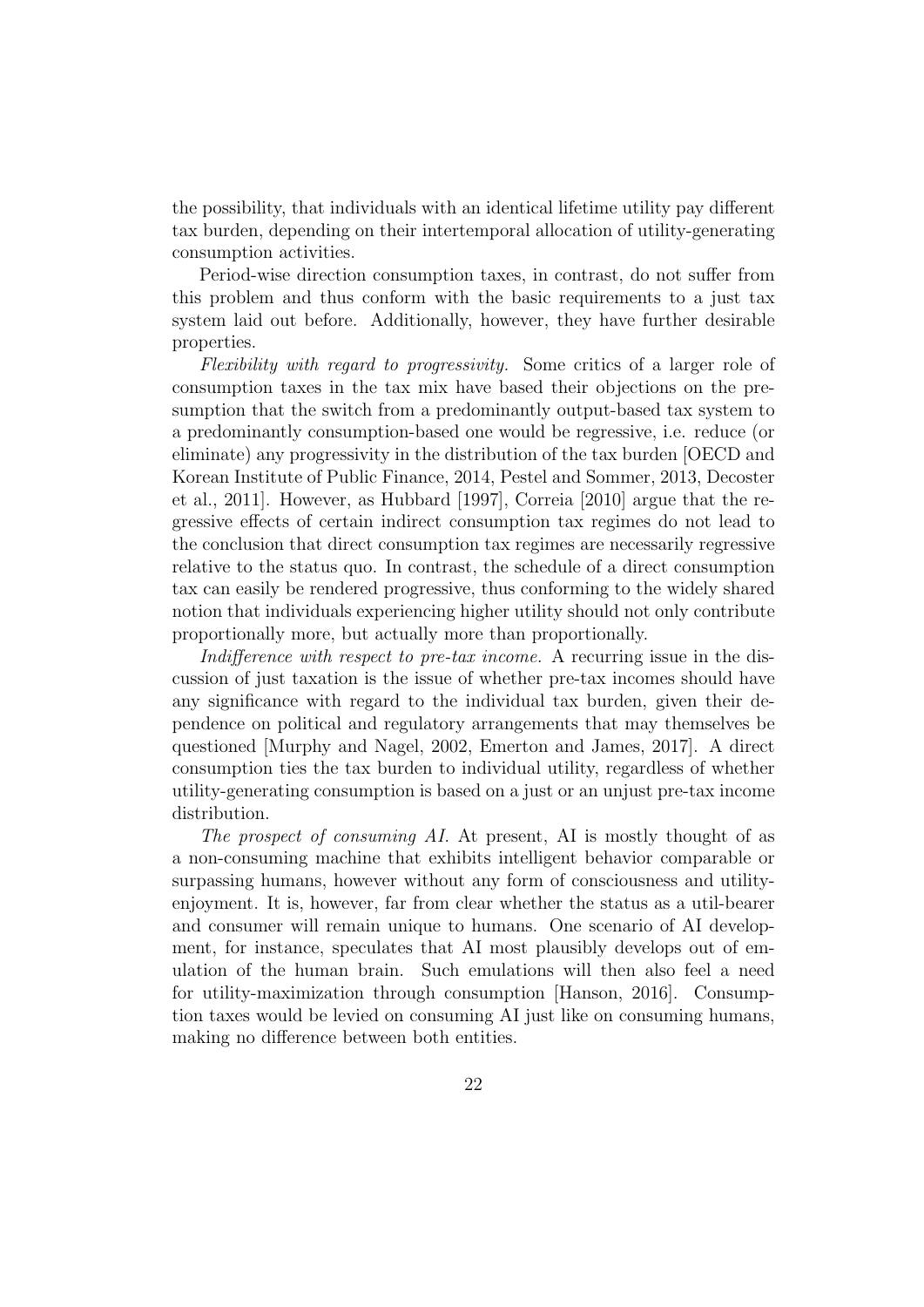### 8 Conclusion and Outlook

Let us conclude: We considered the questions: Should the output of artificial intelligences be taxed? Should the output of humans be taxed? Regarding these questions, we formulated three desirable goals: Our first desirable goal: The output produced by artificial intelligences should not be taxed. Our second desirable goal: The output of humans should not be taxed higher then the output of artificial intelligences. Our third desirable goal: The output produced by humans should be taxed.

We presented and defended arguments for the first desirable goal: Artificial intelligences should be treated as capital goods; the output of capital goods should not be taxed; hence the output of artificial intelligences should not be taxed. We presented and defended arguments for the second desirable goal: If humans and artificial intelligences are similar with regard to consciousness, utility, dignity, natural rights, free will, then there are strong grounds for symmetric taxation. If humans are conscious, utility bearers, dignity bearers, endowed with natural rights, equipped with libertarian free will, while artificial intelligences are not, then there are even grounds for taxing output by humans at a lower rate than output of artificial intelligences. We presented and defended arguments for the third desirable goal: The output of humans should be taxed so as to generate revenue to fund public goods and so as to redistribute from high-output humans to low-output humans.

Clearly, all three desirable goals cannot be realised at the same time; thus we have to sacrifice at least one of the goals. We noticed that there is an alternative approach to achieve the objectives associated with the third goal: taxing consumption instead of taxing output. We furthermore showed that consumption taxation is preferable to output taxation both on efficiency grounds and on justice grounds.

### References

- Ryan Abbott and Bret Bogenschneider. Should Robots Pay Taxes? tax Policy in the Age of Automation. Harvard Law & Policy Review, 12:145– 175, 2018.
- Daron Acemoglu and Pascual Restrepo. Robots and Jobs: Evidence from US Labor Markets. NBER Working Paper, (23285), 2017.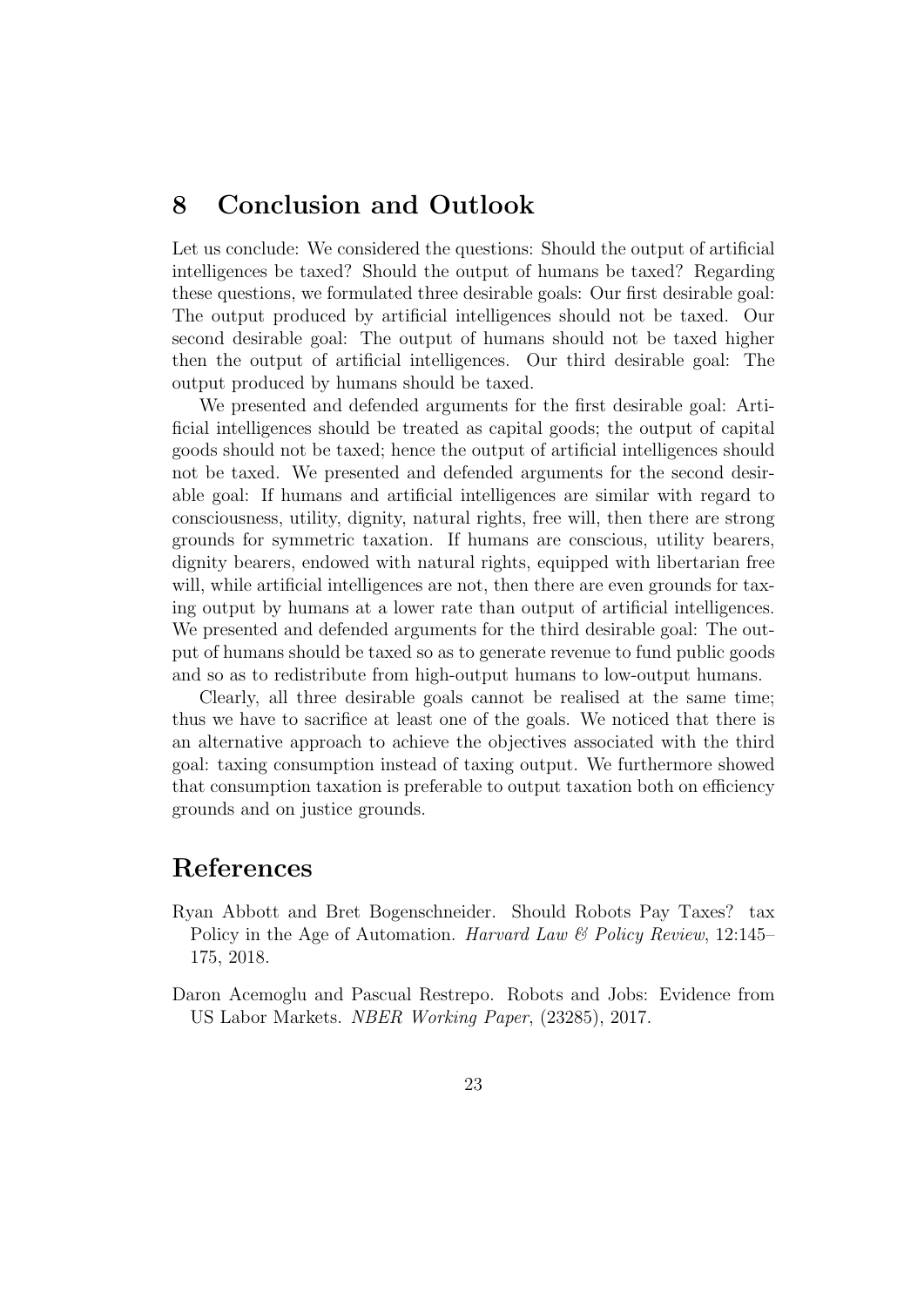- Daron Acemoglu and Pascual Restrepo. Artificial Intelligence, Automation and Work. mimeo, 2018.
- Santiago Acosta-Ormaechea and Jiae Yoo. Tax Composition and Growth: A Broad Cross-Country Perspective. IMF Working Paper, 12/257, 2012.
- Philippe Aghion, Benjamin F. Jones, and Charles I. Jones. Artificial Intelligence and Economic Growth. mimeo, 2017.
- Oguzhan Akgun, Boris Courn`ede, and Jean-Marc Fournier. The Effects of the Tax Mix on Inequality and Growth. OECD Economics Department Working Papers, 1447, 2017.
- James Alm and Asmaa El-Ganainy. Value-Added Taxation and Consumption. International Tax and Public Finance, 20(1):105–128, 2012.
- David Altig, Alan J. Auerbach, Laurence J. Kotlikoff, Kent A. Smetters, and Jan Walliser. Simulating Fundamental Tax Reform in the United States. The American Economic Review, 91(3):574–595, 2001.
- William D. Andrews. A Consumption-Type or Cash Flow Personal Income Tax. Harvard Law Review, 87(6):1113–1188, 1974.
- Patricia Apps and Ray Rees. Capital Income Taxation and the Mirrlees Review. IZA Discussion Paper, 6615, 2012.
- Anthony B. Atkinson. The Mirrlees Review and the State of Public Economics. Journal of Economic Literature, 50(3):770–780, 2012.
- Anthony B. Atkinson and Joseph E. Stiglitz. The Design of Tax Structure: Direct versus Indirect Taxation. *Journal of Public Economics*, 6:55–75, 1976.
- Robert D. Atkinson. Shaping Structural Change in an Era of New Technology. In Max Neufeind, Jacqueline O\*Reilly, and Florian Ranft, editors, Work in the Digital Age. Challenges of the Fourth Industrial Revolution, pages 103–116. Rowman & Littlefield International Ltd., 2018.
- Orazio P. Attanasio and Luigi Pistaferri. Consumption Inequality. Journal of Economic Perspectives, 30(2):3–28, 2016.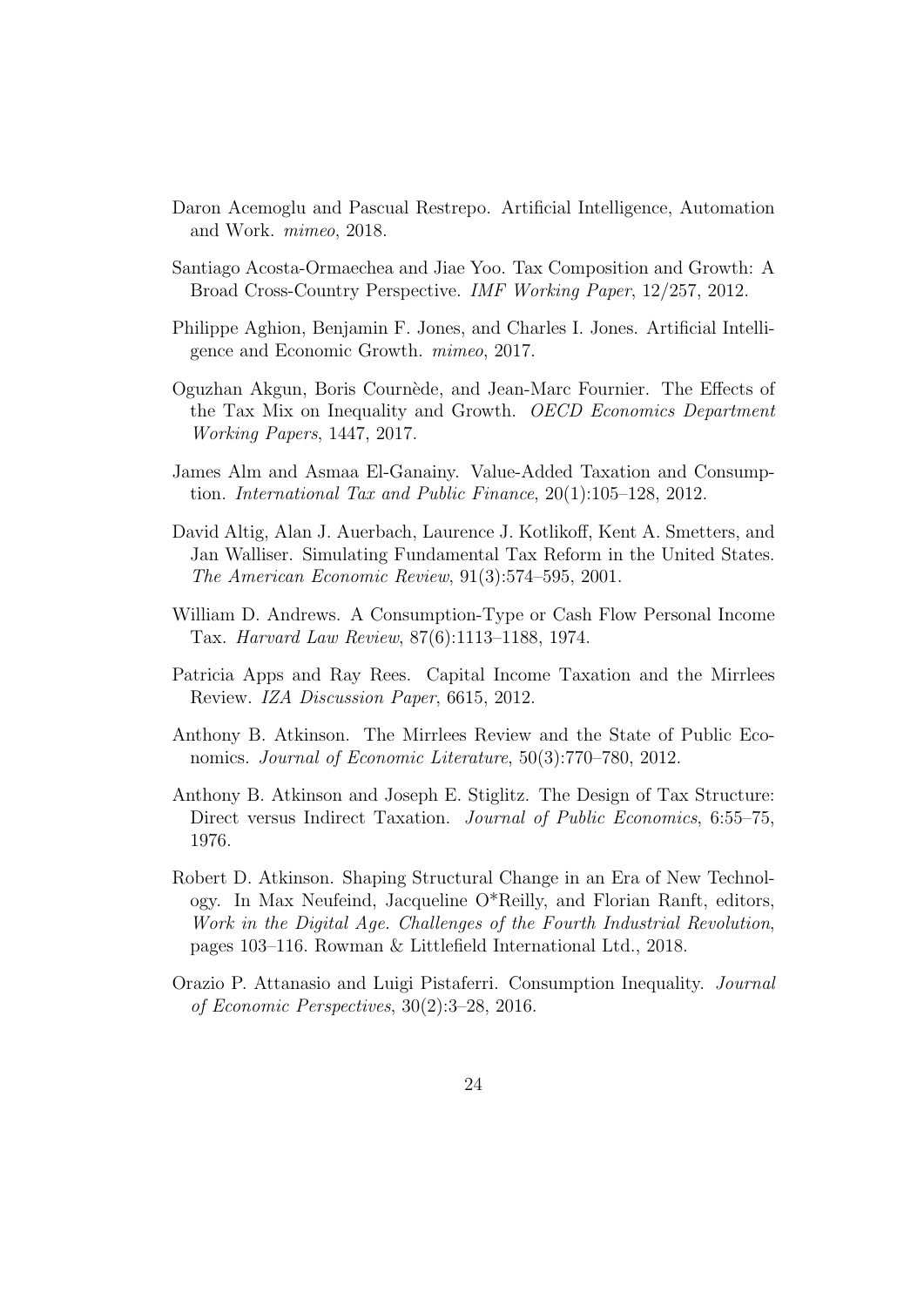- Alan Auerbach. The Mirrlees Review: A U.S. Perspective. National Tax Journal, 65(3):685–708, 2012.
- Alan Auerbach. Capital Income Taxation, Corporate Taxation, Wealth Transfer Taxes and Consumption Tax Reforms. mimeo, 2013.
- Alan J. Auerbach. Who Bears the Corporate Tax? A Review of What We Know. In James Poterba, editor, Tax Policy and the Economy 20. The MIT Press, 2006.
- Alan J. Auerbach. The Choice between Income and Consumption Taxes: A Primer. In Alan J. Auerbach and Daniel N. Shaviro, editors, Institutional Foundations of Public Finance. Harvard University Press, Cambridge, 2008.
- Alan J. Auerbach. Measuring the Effects of Corporate Tax Cuts. Journal of Economic Perspectives, 32(4):97–120, 2018.
- David Autor and Anna Salomons. Is Automation Labor-Displacing? productivity Growth, Employment, and the Labor Share. Brookings Papers on Economic Activity, pages 1–63, 2018.
- David H. Autor. Why Are There Still So Many Jobs? The History and Future of Workplace Automation. Journal of Economic Perspectives, 29 (3):3–30, 2015.
- Andrew Berg, Edward F. Buffie, and Luis-Felipe Zanna. Should We Fear the Robot Revolution? (The Correct Answer is Yes). Journal of Monetary Economics, 97:117–148, 2018.
- James Bessen. Automation and Jobs: When Technology Boosts Employment. Boston University School of Law, Law and Economics Research Paper, 17–09, 2019.
- Charles B. Blankart and Erik R. Fasten. Knut Wicksell's Principle of Just Taxation Revisited. In Volker Caspari, editor, The Evolution of Economic Theory. Essays in Honour of Bertram Schefold. Routledge Studies in the History of Economics, 2011.

Dan J. Bruiger.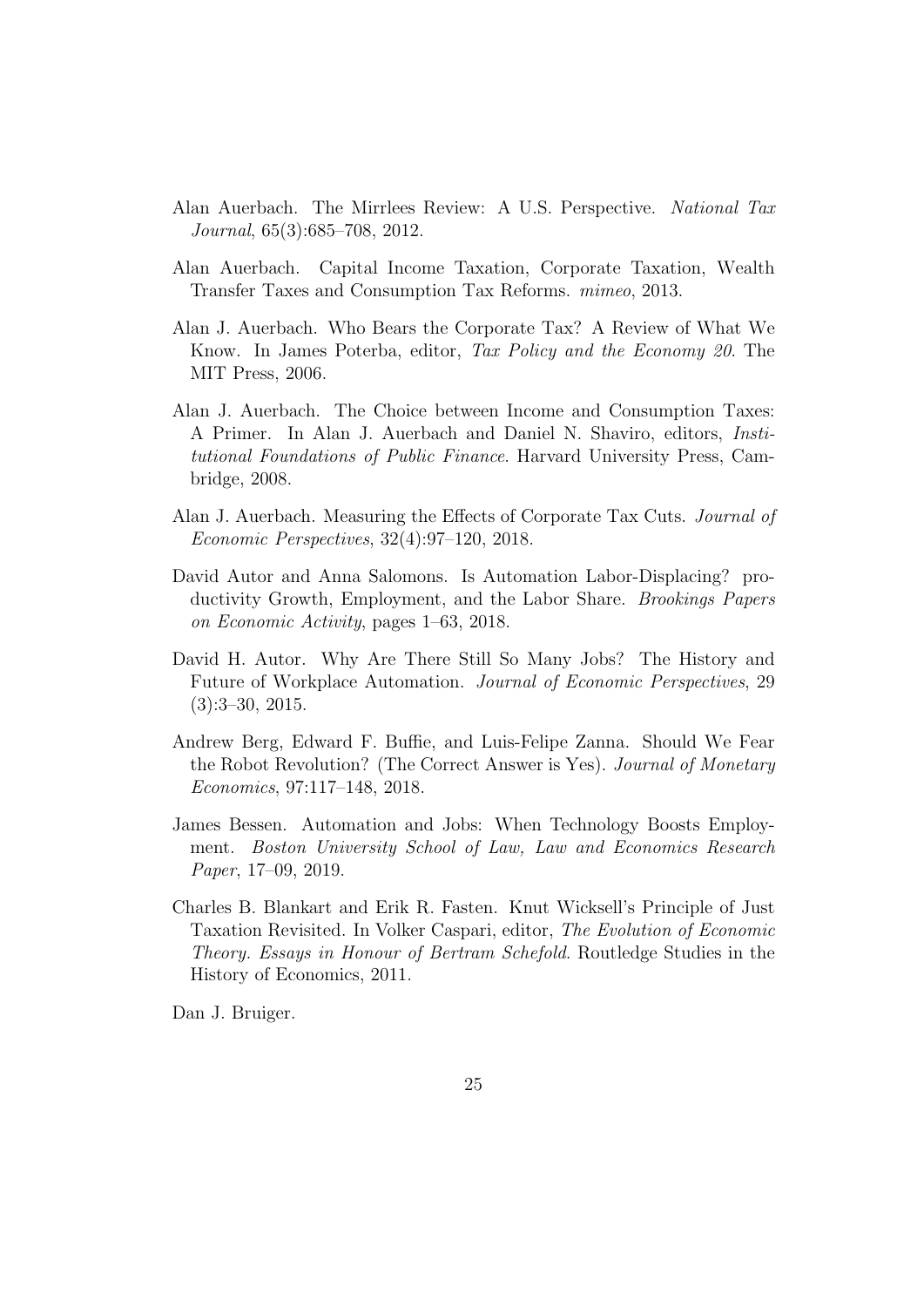- Erik Brynjolfsson, Tom Mitchell, and Daniel Rock. What Can Machines Learn and What Does It Mean for Occupations and the Economy? AEA Papers and Proceedings, 108:43–47, 2018.
- Bert Brys, Sarah Perret, Alastair Thomas, and Pierce O'Reilly. Tax Design for Inclusive Economic Growth. OECD Taxation Working Papers, 26, 2016.
- Christophe Chamley. Optimal Taxation of Capital Income in General Equilibrium with Infinite Lives. Econometrica, 54(3):607–622, 1986.
- V. V. Chari, Juan Pablo Nicolini, and Pedro Teles. Optimal Capital Taxation Revisited. Federal Reserve Bank of Minneapolis Working Papers Series, 752, 2018.
- Wilfred J. Corlett and Douglas C. Hague. Complementarity and the Excess Burden of Taxation. Review of Economic Studies, 21(1):21–30, 1953.
- Isabel Correia. Consumption Taxes and Redistribution. The American Economic Review, 100(4):1673–1694, 2010.
- Andr´e Decoster, Jason Loughrey, Cathal O'Donoghue, and Dirk Verwerft. Microsimulation of Indirect Taxes. International Journal of Microsimulation,  $4(2):41-56$ ,  $2011$ .
- David Deutsch. Philosophy will be the key that unlocks artificial intelligence. The Guardian, (10), 2012.
- Peter Diamond and Emmanuel Saez. The Case for a Progressive Tax: From Basic Research to Recommendations. Journal of Economic Perspectives, 25(4):165–190, 2011.
- David G. Duff. The Social Contract Revisited: Tax Fairness and the Tax Mix. Oxford: The Foundation for Law, Justice and Society, 2009.
- David G. Duff. Tax Policy and the Virtuous Sovereign: Dworkinian Equality and Redistributive Taxation. In Monica Bhandari, editor, Philosophical Foundations of Tax Law, pages 167–189. Oxford University Press, Oxford, 2017.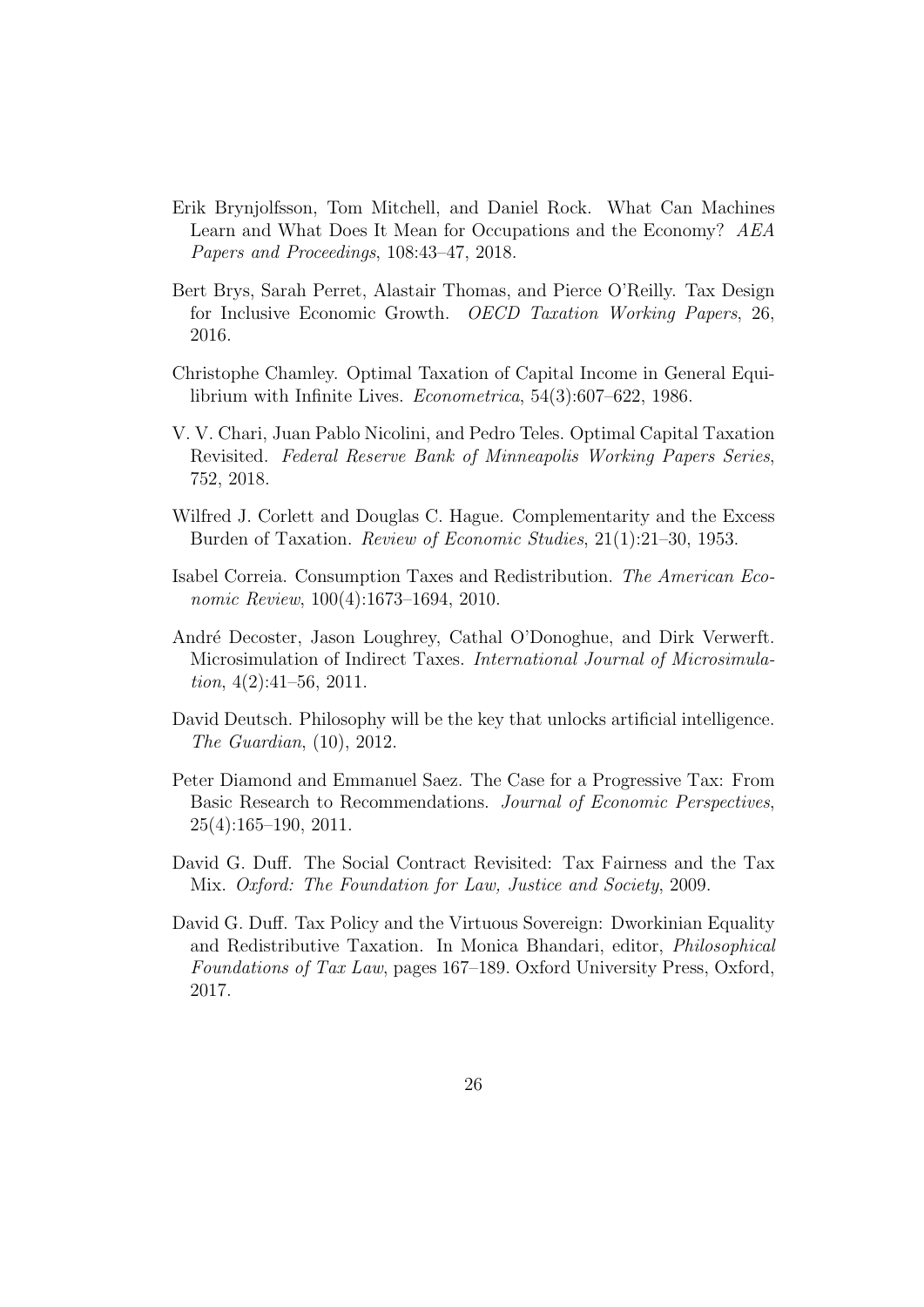- Patrick Emerton and Kathyin James. The Justice of the Tax Base and the Case for Income Tax. In Monica Bhandari, editor, Philosophical Foundations of Tax Law. 2017.
- Joachim Englisch. Digitalisation and the Future of National Tax Systems: Taxing Robots? mimeo, 2018.
- Stephen J. Entin. Tax Incidence, Tax Burden, and Tax Shifting: Who Really Pays the Tax? Heritage Foundation Center for Data Analysis Report, 04- 12, 2004.
- Ekkehard Ernst, Rossana Merola, and Daniel Samaan. The Economics of Artificial Intelligence: Implications for the Future of Work. ILO Research Paper Series, 5, 2018.
- Martin Feldstein. The Welfare Cost of Capital Income Taxation. Journal of Political Economy, 86(2):29–51, 1978.
- Martin Feldstein. The Mirrlees Review. Journal of Economic Literature, 50 (3):781–790, 2012.
- Alison R. Felix. The Incidence of Capital Taxation and the Magnitude of Its Burden. Federal Reserve Bank of Kansas City Regional Research Working Paper, 07-02, 2007.
- Alexander Fink and Kalle Kappner. Für eine verbrauchsorientierte Besteuerung. Investitionen entlasten, Konsum stärker belasten, Wachstum stärken. IREF Policy Paper Series, 2016-2, 2016.
- Irving Fisher. The Double Taxation of Savings. The American Economic Review, 29(1):16–33, 1939.
- Marc Fleurbaey and François Maniquet. Optimal Income Taxation Theory and Principles of Fairness. Journal of Economic Literature, 56(3):1029– 1079, 2018.
- Robert. H. Frank. Progressive Consumption Taxation as a Remedy for the U.S. Savings Shortfall. The Economists' Voice, 2(3):1–10, 2005.
- Carl Benedict Frey and Michael A. Osborne. The Future of Employment: How Susceptible are Jobs to Computerization? Technological Forecasting and Social Change, 114:254–280, 2017.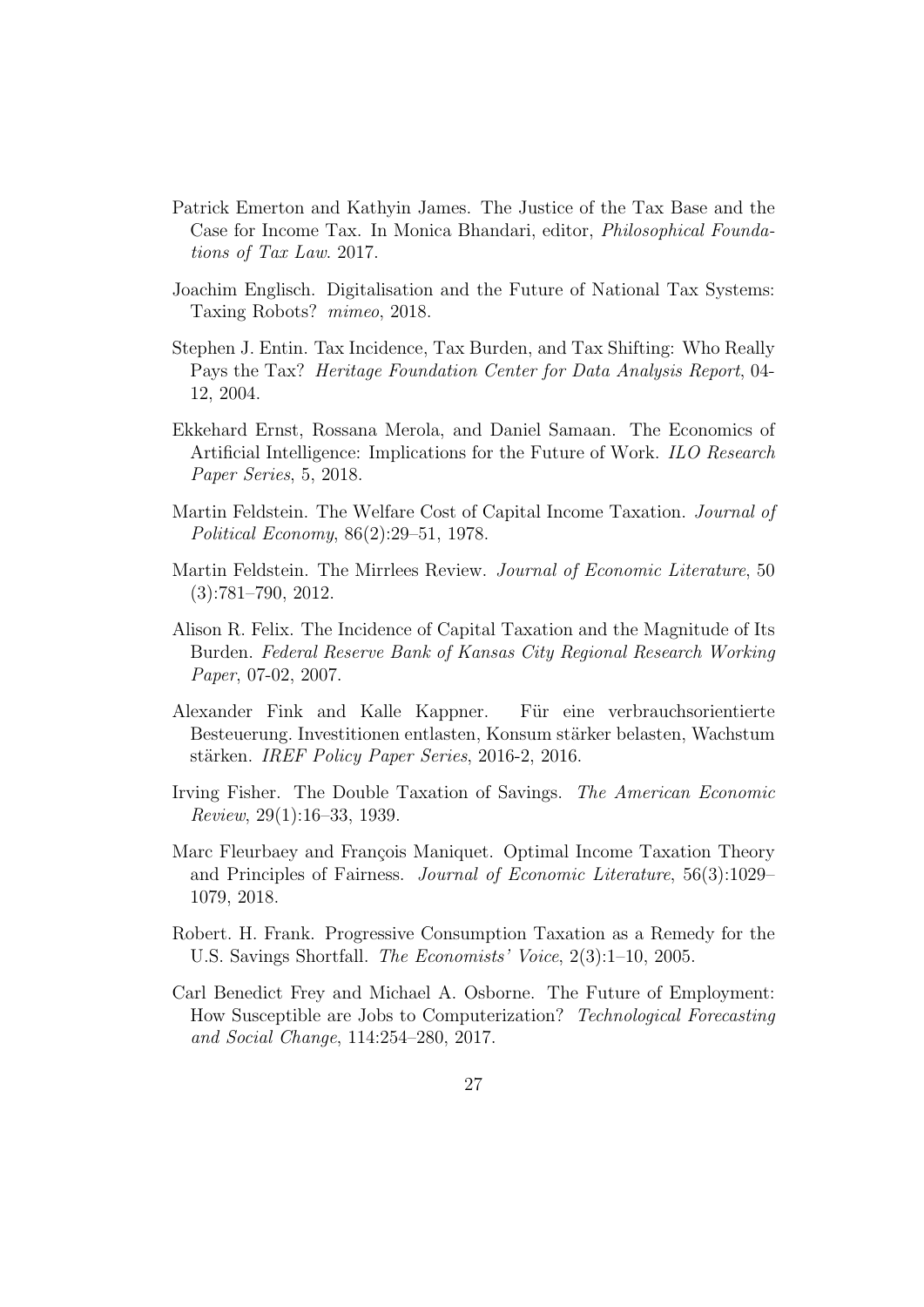- Frontier Economics. The Impact of Artificial Intelligence on Work. an Evidence Review Prepared for the Royal Society and the British Academy. 2018.
- Clemens Fuest, Andreas Peichl, and Sebastian Siegloch. Do Higher Corporate Taxes Reduce Wages? Micro Evidence from Germany. American Economic Review, 108(2):393–418, 2018.
- Jason Furman. Should We Be Reassured If Automation in the Future Looks Like Automation in the Past? In Ajay K. Agrawal, Joshua Gans, and Avi Goldfarb, editors, The Economics of Artificial Intelligence: An Agenda. University of Chicago Press, 2019.
- David Gamage. The Case for Taxing (All of) Labor Income, Consumption, Capital Income, and Wealth. Tax Law Review, 68, 2015.
- Georg Graetz and Guy Michaels. Robots at Work. mimeo, 2018.
- Jennifer C. Gravelle. Corporate Tax Incidence: A Review of Empirical Estimates and Analysis. Congressional Budget Office Working Paper, 2011-01, 2011.
- Jennifer C. Gravelle. Corporate Tax Incidence: Review of General Equilibrium Estimates and Analysis. National Tax Journal, 66(1):185–214, 2013.
- Raul Hakli and Pekka Mäkelä. Robots, Autonomy, and Responsibility. In What Social Robots Can and Should Do: Proceedings of Robophilosophy. 2016.
- Robin Hanson. The Age of Em: Work, Love and Life when Robots Rule the Earth. Oxford University Press, Oxford, 2016.
- Tomas Havranek, Roman Horvath, Zuzana Irsova, and Marek Rusnak. Cross-Country Heterogeneity in Intertemporal Substitution. Journal of International Economics, 96(1):100–118, 2015.
- Douglas R. Hofstadter. Gödel, Escher, Bach. An Eternal Golden Braid. Basic Books, New York NY, 1979.
- R. Glenn Hubbard. How Different are Income and Consumption Taxes? The American Economic Review, 87(2):138–142, 1997.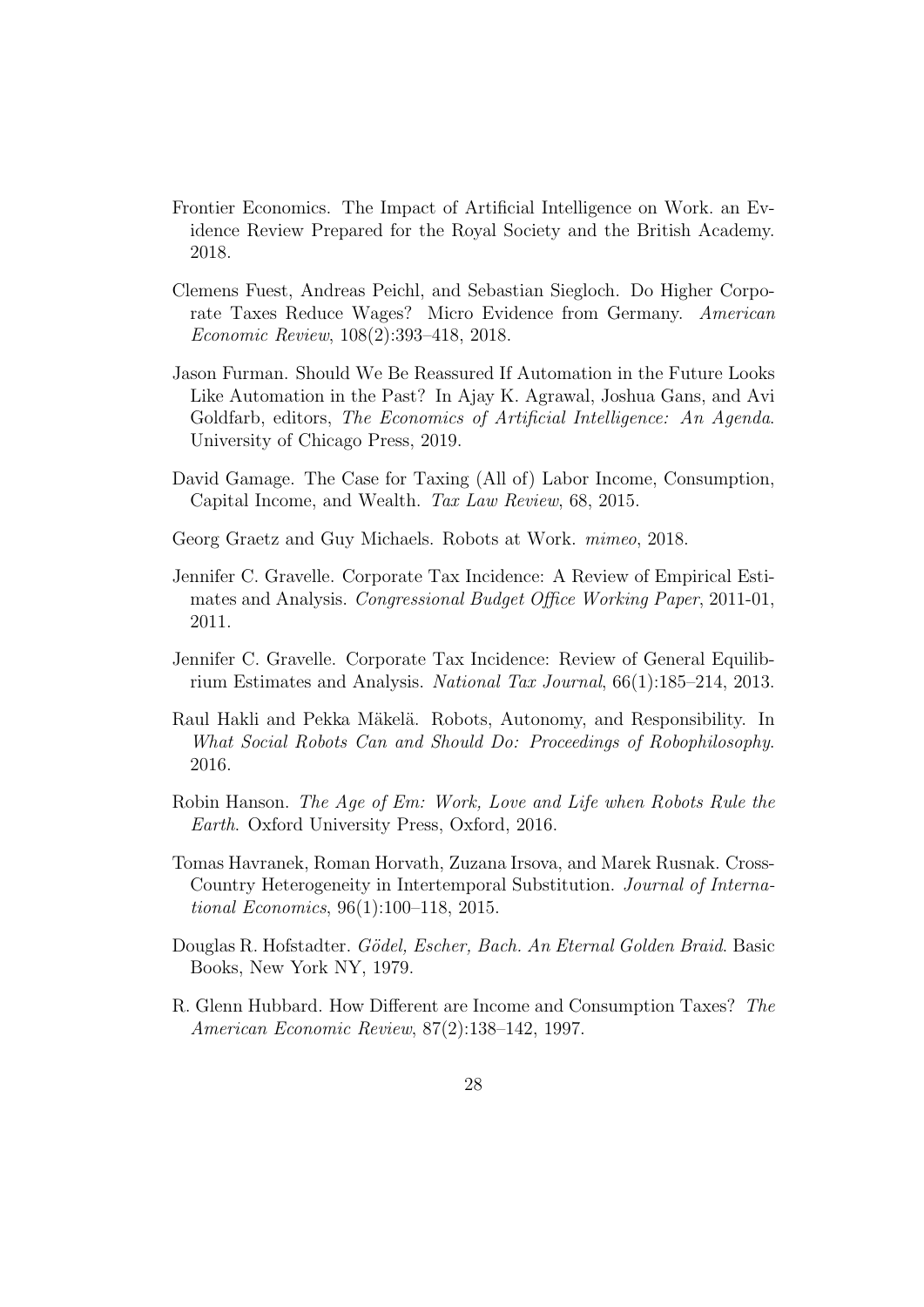- Bas Jacobs. From Optimal Tax Theory to Applied Tax Policy. FinanzArchiv: Public Finance Analysis, 69(2):338–389, 2013.
- Asa Johansson. Public Finance, Economic Growth and Inequality: A Survey of the Evidence. OECD Economics Department Working Papers, 1346, 2016.
- Deborah G. Johnson and Mario Verdicchio. Why Robots Should Not Be Treated Like Animals. Ethics and Information Technology, (20):291–301, 2018.
- Kenneth L. Judd. Redistributive Taxation in a Simple Perfect Foresight Model. Journal of Public Economics, 28(1):59–83, 1985.
- Nicholas Kaldor. An Expenditure Tax. Routledge, London, 1955/2003.
- Loukas Karabarbounis and Brent Neiman. The Global Decline of the Labor Share. Quarterly Journal of Economics, 129(1):61–103, 2014.
- Christian Keuschnigg. The Design of Capital Income Taxation: Reflections on the Mirrlees Review. Fiscal Studies, 32(3):437–452, 2011.
- Anton Korinek and Joseph E. Stiglitz. Artificial Intelligence and Its Implications for Income Distribution and Unemployment. NBER Working Paper, 24174, 2017.
- Young Lee and Roger H. Gordon. Tax Structure and Economic Growth. Journal of Public Economics, 89(5–6):1027–1043, 2005.
- Kenneth A. Lewis and Laurence S. Seidmann. The Impact of Converting to a Consumption Tax When Saving Propensities Vary: An Empirical Analysis. International Tax and Public Finance, 5(4):141–144, 1998.
- J. R. Lucas and Kenneth M. Sayre. A Philosophic Study of Minds and Machines. Philosophical Review, (81):241, 1972.
- N. Gregory Mankiw, Matthew Weinzierl, and Danny Yagan. Optimal Taxation in Theory and Practice. Journal of Economic Perspectives, 23(4): 147–174, 2009.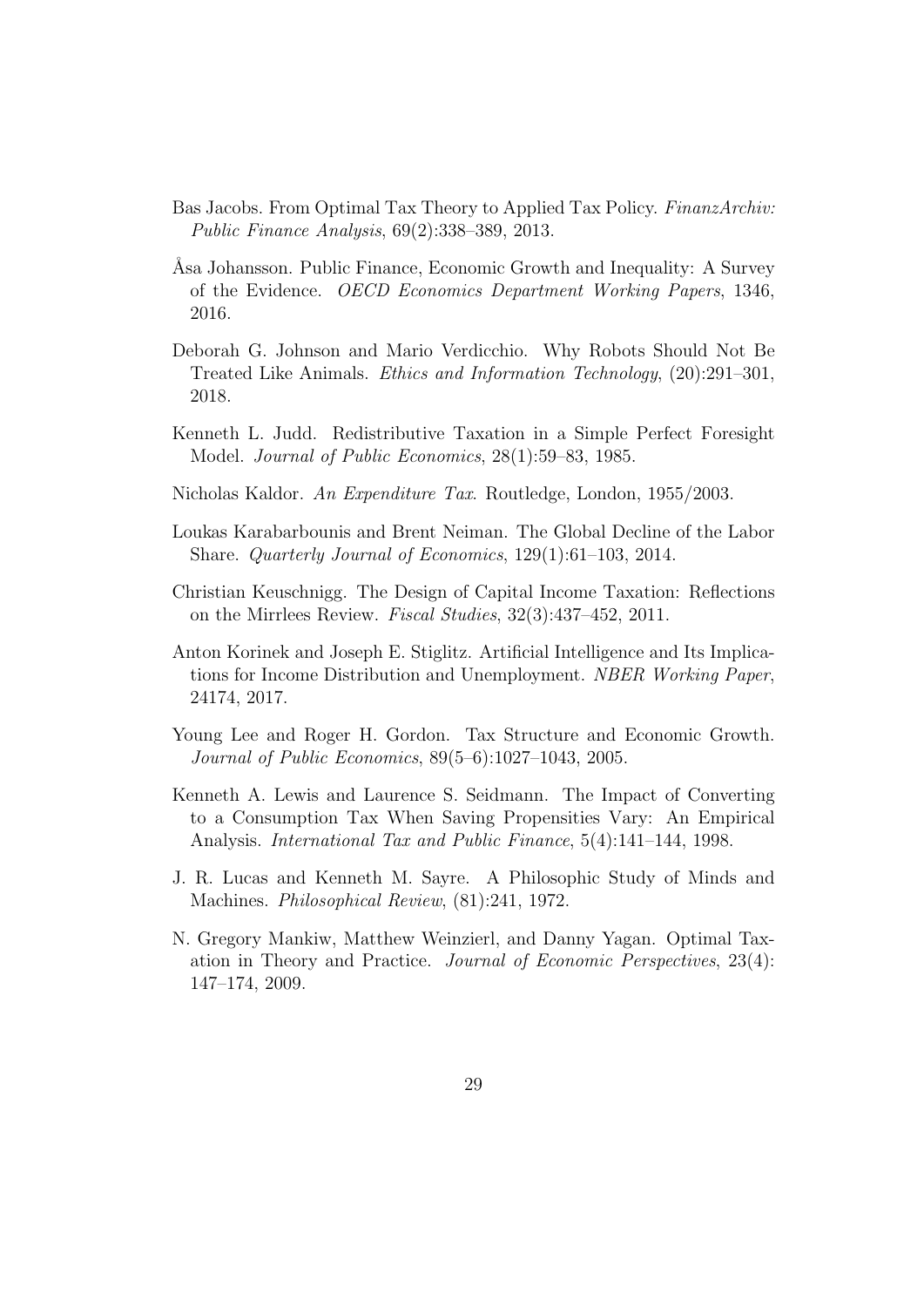- Bertin Martens and Songül Tolan. Will This Time Be Different? a Review of the Literature on the Impact of Artificial Intelligence on Employment, Incomes and Growth. JRC Digital Economy Working Paper, 2018-08, 2018.
- Tshilidzi Marwala. On Robot Revolution and Taxation. mimeo, 2018.
- John McCarthy. The Philosophy of AI and the AI of Philosophy. mimeo, 2006.
- McKinsey Global Institute. Jobs Lost, Jobs Gained: Workforce Transitions in a Time of Automation. 2017a.
- McKinsey Global Institute. A Future that Works: Automation, Employment, and Productivity. Global Challenge Insight Report, 2017b.
- Charle E. McLure Jr. and George R. Zodrow. Consumption-Based Direct Taxes: A Guided Tour of the Amusement Park. International Studies Program Working Paper, 07/16, 2007.
- Kyle McNabb. Tax Structures and Economic Growth: New Evidence from the Government Revenue Dataset. Journal of International Development, 20(2):173–205, 2018.
- James Mirrlees, Stuart Adam, Tim Besley, Richard Blundell, Stephen Bond, Robert Chote, Malcolm Gammie, Paul Johnson, Gareth Myles, and James M. Poterba. The Taxation of Household Savings and Reforming the Taxation of Savings. Tax by Design, chapters 13 and 14, pages 283– 346, 2011.
- Abhiroop Mukherjee, Manpreet Singb, and Alminas Zaldokas. Do Corporate Taxes Hinder Innovation? Journal of Financial Innovation, 124(1):195– 221, 2017.
- Casey B. Mulligan. Capital Tax Incidence: First Impressions from the Time Series. NBER Workings Paper, 9374, 2002.
- Liam Murphy and Thomas Nagel. The Myth of Ownership: Taxes and Justice. Oxford University Press, Oxford, 2002.
- Vincent Müller. *Philosophy and Theory of Artificial Intelligence*. Springer, Berlin, 2017.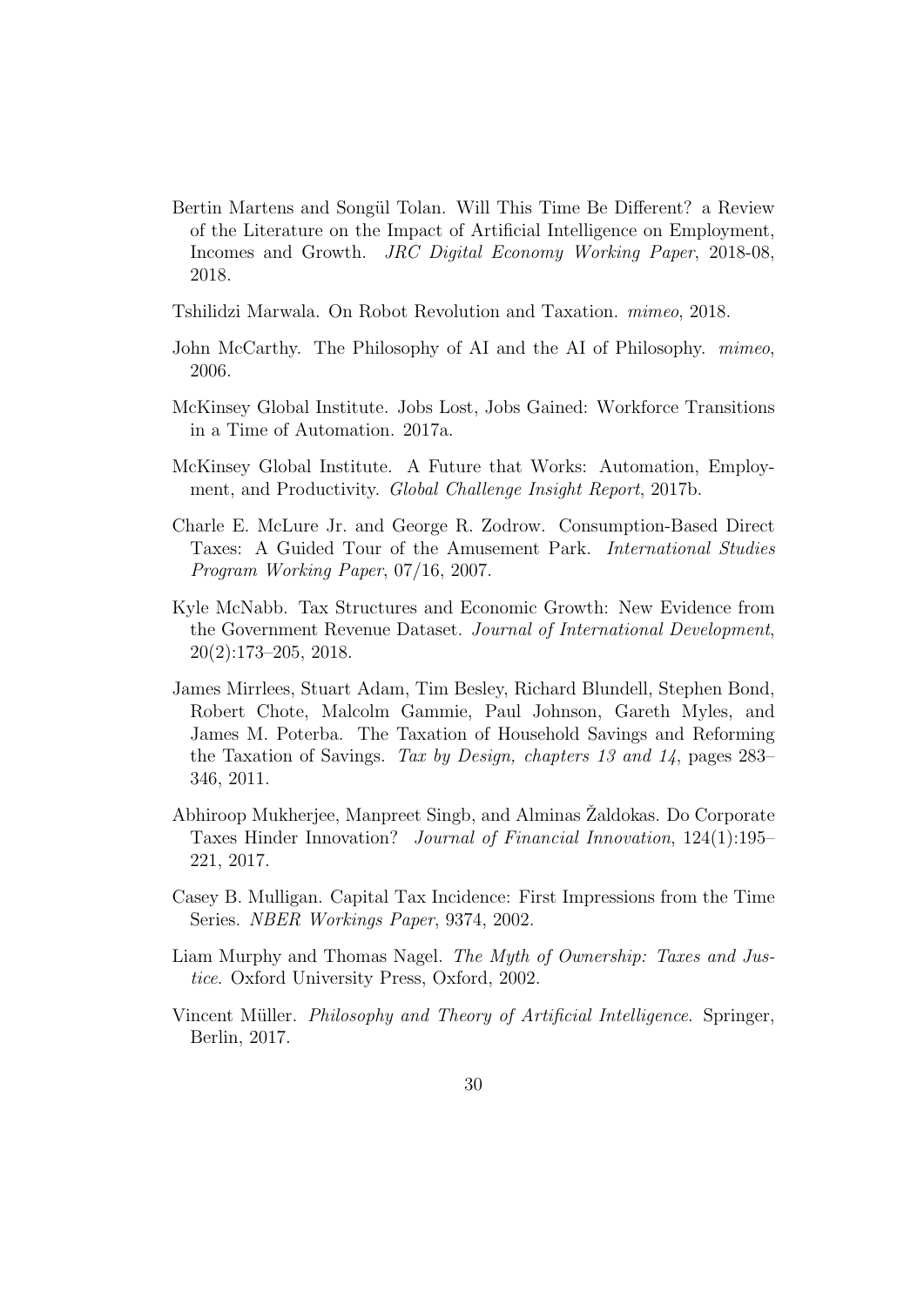- Suresh Nallareddy, Ethan Rouen, and Juan Carlos Suárez Serrato. Corporate Tax Cuts Increase Income Inequality. NBER Working Paper, 24598, 2018.
- Nils J. Nilsson. Artificial Intelligence, Employment and Income. The AI Magazine, Summer:5–14, 1984.
- William D. Nordhaus. Are We Approaching an Economic Singularity? Information Technology and the Future of Economic Growth. NBER Working Paper, 21547, 2015.
- Odd E. Nygård and John T. Revesz. A Literature Review on Optimal Indirect Taxation and the Uniformity Debate. Review of Public Economics, 218  $(3):107-140, 2016.$
- OECD and Korean Institute of Public Finance. The Distributional Effects of Consumption Taxes in OECD Countries. OECD Tax Policy Studies, 22, 2014.
- Erwin Ooghe and Andreas Peichl. Fair and Efficient Taxation under Partial Control. The Economic Journal, 125(589):2024–2051, 2014.
- Nico Pestel and Eric Sommer. Shifting Taxes from Labor to Consumption: Efficient, But Regressive? IZA Discussion Paper, 7804, 2013.
- Georgios Petropoulos. The Impact of Artificial Intelligence on Employment. In Max Neufeind, Jacqueline O\*Reilly, and Florian Ranft, editors, Work in the Digital Age. Challenges of the Fourth Industrial Revolution, pages 119–132. Rowman & Littlefield International Ltd., 2018.
- Frank P. Ramsey. A Contribution to the Theory of Taxation. The Economic Journal, 37(145):47–61, 1927.
- David Ricardo. On the Principles of Political Economy and Taxation. Oxford University Press, 1817/2008.
- Stuart J. Russell and Peter Norvig. 26.1.2: Philosophical Foundations/Weak AI: Can Machines Act Intelligently?/The Mathematical Objection. In Stuart J. Russell and Peter Norvig, editors, Artificial Intelligence: A Modern Approach. 2010.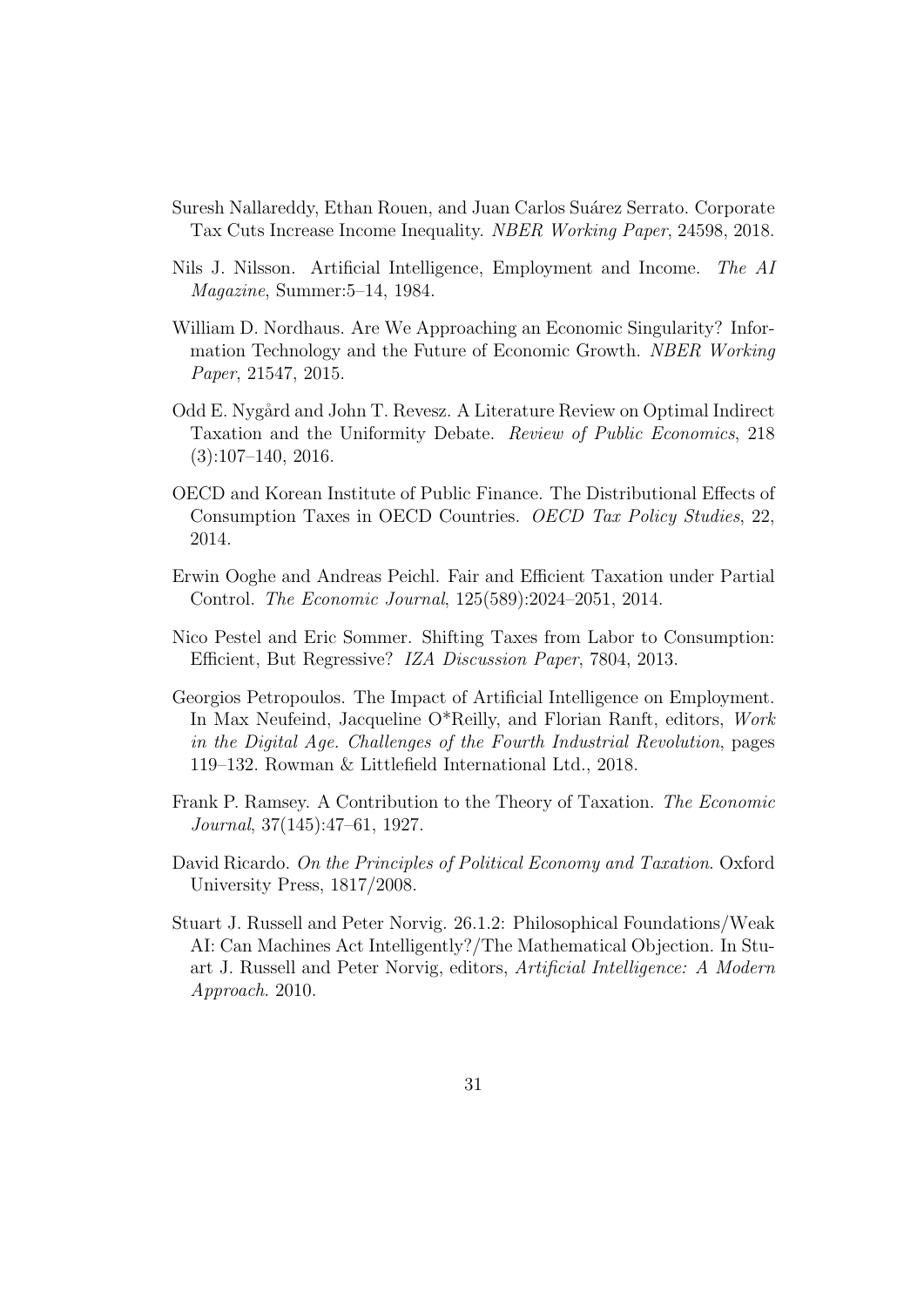- Jeffrey D. Sachs. R&D, Structural Transformation, and the Distribution of Income. In Ajay K. Agrawal, Joshua Gans, and Avi Goldfarb, editors, The Economics of Artificial Intelligence: An Agenda. University of Chicago Press, 2019.
- Emmanuel Saez and Stefanie Stantcheva. A Simpler Theory of Optimal Capital Taxation. Journal of Public Economics, 162:120–142, 2018.
- Michael Sattinger. Income Tax Incidence with Positive Population Growth. mimeo, 2010.
- Adam Smith. An Inquiry into the Nature and Causes of the Wealth of Nations. Oxford University Press, 1776/2008.
- Joseph Stiglitz. In Praise of Frank Ramsey's Contribution to the Theory of Taxation. The Economic Journal, 37(145):47–61, 2015.
- Ludwig Straub and Iván Werning. Positive Long Run Capital Taxation: Chamley-Judd Revisted. mimeo, 2018.
- Linda Sugin. Theories of Distributive Justice and Limitations on Taxation: What Rawls Demands from Tax Systems. Fordham Law Review, 72(5): 1991–2014, 2004.
- Vito Tanzi and Howell H. Zee. Taxation and the Household Saving Rate: Evidence from Oecd Countries. IMF Working Paper, 98/36, 1998.
- Steve Torrance. Super-Intelligence and Consciousness. International Journal of Machine Consciousness, (4):483–501, 2012.
- Manuel Trajtenberg. Ai As the Next GPT: A Political-Economy Perspective. In Ajay K. Agrawal, Joshua Gans, and Avi Goldfarb, editors, The Economics of Artificial Intelligence: An Agenda. University of Chicago Press, 2019.
- A. M. Turing. Computing Machinery and Intelligence. Mind, (49):433–460, 1950.
- Matthew Weinzierl. Why Do We Redistribute So Much But Tag So Little? the Principle of Equal Sacrifice and Optimal Taxation. Harvard Business School Working Paper, 12-64, 2012.